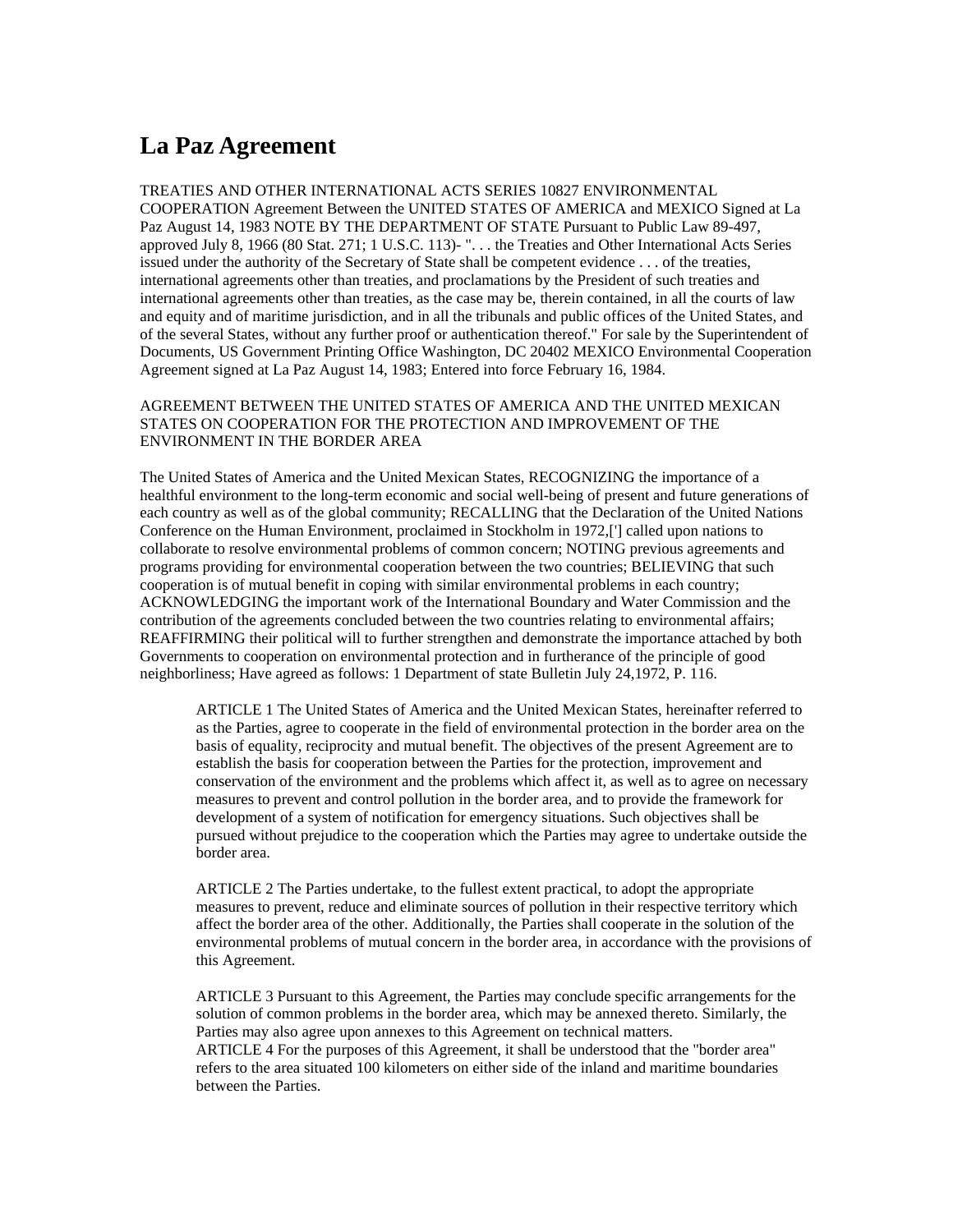ARTICLE 5 The Parties agree to coordinate their efforts, in conformity with their own national legislation and existing bilateral agreements to Address problems of air, land and water pollution in the border area.

ARTICLE 6 To implement this Agreement, the Parties shall consider and, as appropriate, pursue in a coordinated manner practical, legal, institutional and technical measures for protecting the quality of the environment in the border area. Forms of cooperation may include: coordination of national programs; scientific and educational exchanges; environmental monitoring; environmental impact assessment; and periodic exchanges of information and data on likely sources of pollution in their respective territory which may produce environmentally polluting incidents, as defined in an annex to this Agreement.

ARTICLE 7 The Parties shall assess, as appropriate in accordance with their respective national laws, regulations and policies, projects that have significant impacts on the environment of the border area, that appropriate measures may be considered to avoid or mitigate adverse environmental effects.

ARTICLE 8 Each Party designates a national coordinator whose principal functions will be to coordinate and monitor implementation of this Agreement, make recommendations to the Parties, and organize the annual meetings referred to in Article 10, and the meetings of the experts referred to in Article 11. Additional responsibilities of the national coordinators may be agreed to in an annex to this Agreement. In the case of the United States of America the national coordinator shall be the Environmental Protection Agency, and in the case of Mexico it shall be the Secretaría de Desarrollo Urbano y Ecología, through the Subsecretaría de Ecología.

ARTICLE 9 Taking into account the subjects to be examined jointly, the national coordinators may invite, as appropriate, representatives of federal, state and municipal governments to participate in the meetings provided for in this Agreement. By mutual agreement they may also invite representatives of international governmental or non-governmental organizations who may be able to contribute some element of expertise on problems to be solved. The national coordinators will determine by mutual agreement the form and manner of participation of nongovernmental entities.

ARTICLE 10 The Parties shall hold at a minimum an annual high level meeting to review the manner in which this Agreement is being implemented. These meetings shall take place alternately in the border area of Mexico and the United States of America. The composition of the delegations which represent each Party, both in these annual meetings as well as in the meetings of experts referred to in Article 11, will be communicated to the other Party through diplomatic channels.

ARTICLE 11 The Parties may, as they deem necessary, convoke meetings of experts for the purposes of coordinating their national programs referred to in Article 6, and of preparing the drafts of the specific arrangements and technical annexes referred to in Article 3. These meetings of experts may review technical subjects. The opinions of the experts in such meetings shall be communicated by them to on the national coordinators, and will serve to advise the Parties technical matters.

ARTICLE 12 Each Party shall ensure that its national coordinator is informed of activities of its cooperating agencies carried out under this Agreement. Each Party shall also ensure that its national coordinator is informed of the implementation of other agreements concluded between the two Governments concerning matters related to this Agreement. The national coordinators of both Parties will present to the annual meetings a report on the environmental aspects of all joint work conducted under this Agreement and on implementation of other relevant agreements between the Parties, both bilateral and multilateral. Nothing in this Agreement shall prejudice or otherwise affect the functions entrusted to the International Boundary and Water Commission, in accordance with the Water Treaty of 1944.<sup>['</sup>] 1 Treaty relating to the utilization of waters of the Colorado and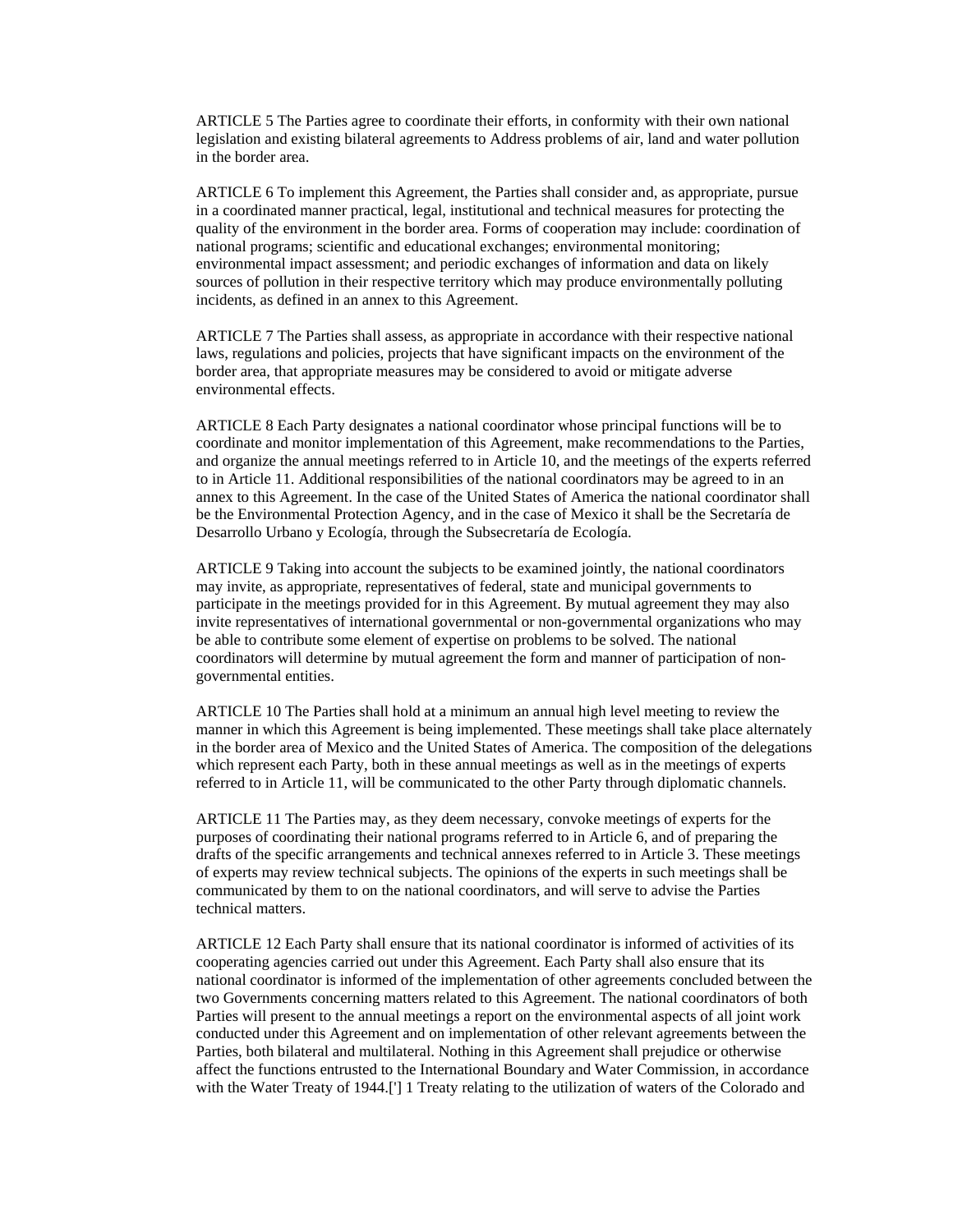Tijuana Rivers and of the Rio Grande. Signed at Washington Feb. 3, 1944 and supplementary protocol signed Nov. 14, 1944. TS 994; 59 Stat. 1219.

ARTICLE 13 Each Party shall be responsible for informing its border states and for consulting them in accordance with their respective constitutional systems, in relation to matters covered by this Agreement.

ARTICLE 14 Unless otherwise agreed, each Party shall bear the cost of its participation in the implementation of this Agreement, including the expenses of personnel who participate in any activity undertaken on the basis of it. For the training of personnel, the transfer of equipment and the construction of installations related to the implementation of this Agreement, the Parties may agree on a special modality of financing, taking into account the objectives defined in this Agreement.

ARTICLE 15 The Parties shall facilitate the entry of equipment and personnel related to this Agreement, subject to the laws and regulations of the receiving country. In order to undertake the monitoring of polluting activities in the border area, the Parties shall undertake consultations relating to the measurement and analysis of polluting elements in the border area.

ARTICLE 16 All technical information obtained through the implementation of this Agreement will be available to both Parties. Such information may be made available to third parties by the mutual agreement of the Parties to this Agreement.

ARTICLE 17 Nothing in this Agreement shall be construed to prejudice other existing or future agreements concluded between the two Parties, or affect the rights and obligations of the Parties under international agreements to which they are a party.

ARTICLE 18 Activities under this Agreement shall be subject to the availability of funds and other resources to each Party and to the applicable laws and regulations in each country.

ARTICLE 19 The present Agreement shall enter into force upon an exchange of Notes stating that each Party has completed its necessary internal procedures.[']

ARTICLE 20 The present Agreement shall remain in force indefinitely unless one of the Parties notifies the other, through diplomatic channels, of its desire to denounce it, in which case the Agreement will terminate six months after the date of such written notification. Unless otherwise agreed, such termination shall not affect the validity of any arrangements made under this Agreement.

ARTICLE 21 This Agreement may be amended by the agreement of the Parties.

ARTICLE 22 The adoption of the annexes and of the specific arrangements provided for in Article 3, and the amendments thereto, will be effected by an exchange of Notes.[1]

ARTICLE 23 This Agreement supersedes the exchange of Notes, concluded on June 19, 1978 with the attached Memorandum of Understanding between the Environmental Protection Agency of the United States and the Subsecretariat for Environmental Improvement of Mexico for Cooperation on Environmental Programs and Transboundary Problems.[2] DONE in duplicate, in the city of La Paz, Baja California, Mexico, on the 14th of August of 1983, in the English and Spanish languages, both texts being equally authentic. 1 Annexes subsequently agreed to by the parties are on file in the Office of Treaty Affairs, Department of State. 2 TIAS 9264; 30 UST 1574. 3 Ronald Reagan. 4 George P. Shultz. 5 De la Madrid. 6 B. Sepulveda.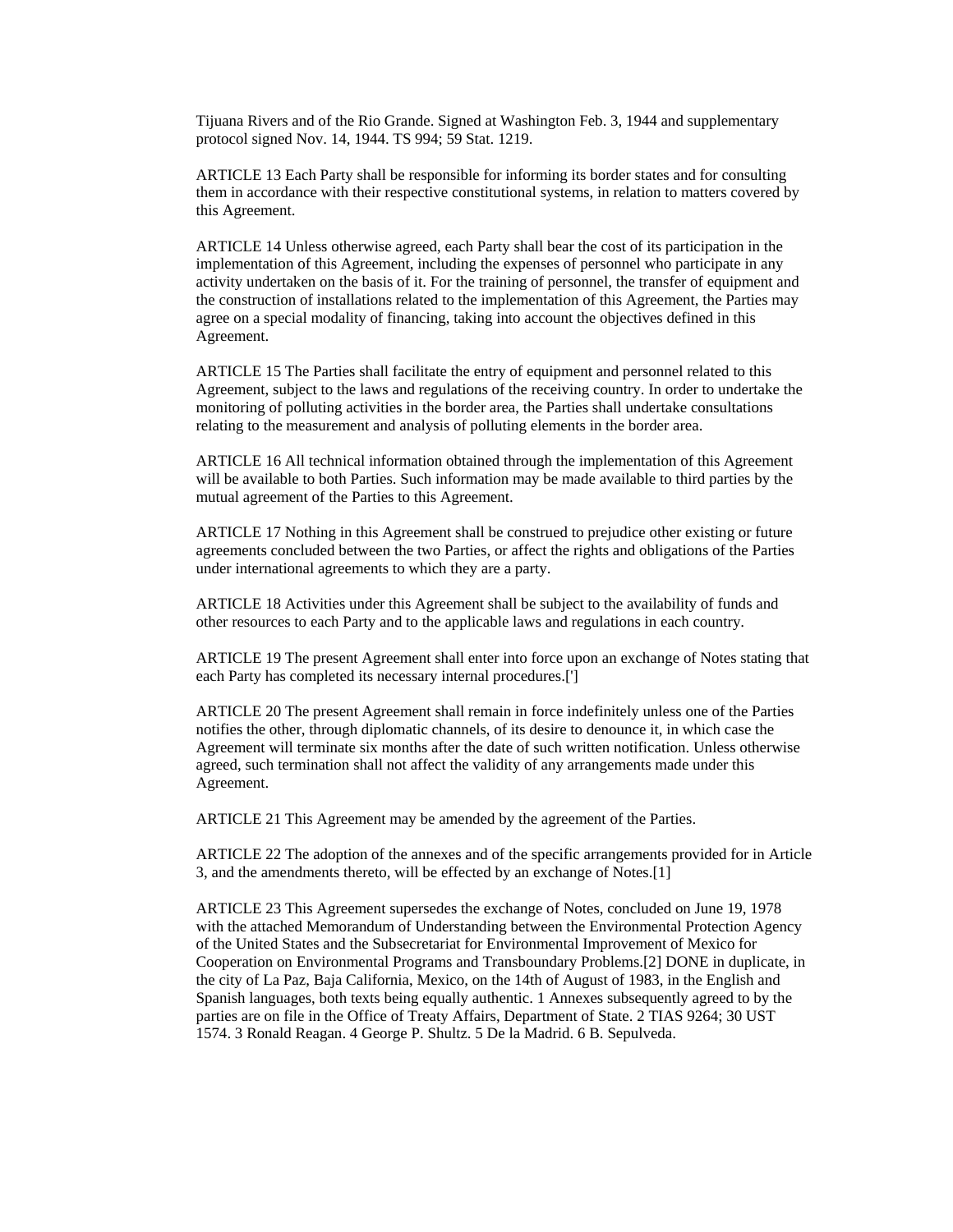#### *Annex I*

ANNEX I TO THE AGREEMENT BETWEEN THE UNITED STATES OF AMERICA AND THE UNITED MEXICAN STATES ON COOPERATION FOR THE PROTECTION AND IMPROVEMENT OF THE ENVIRONMENT IN THE BORDER AREA AGREEMENT OF COOPERATION BETWEEN THE UNITED STATES OF AMERICA AND THE UNITED MEXICAN STATES FOR SOLUTION OF THE BORDER SANITATION PROBLEM AT SAN DIEGO, CALIFORNIA - TIJUANA, BAJA CALIFORNIA

Taking note of the extensive discussions held in the last two years between the Governments of the United States of America and the United Mexican States regarding the border sanitation problems in San Diego, California, and Tijuana, Baja California, and cognizant of the obligations adopted by both governments in approving minute 270 of the International Boundary and Water Commission, United States and Mexico (IBWC), signed April 30, 1985 in Ciudad Juárez, Chihuahua, and the special conditions and recommendations adopted on March 6, 1985 by the Inter-American Development Bank in its loan to the Banco Nacional de Obras y Servicios Públicos, S.A. for the expansion and improvement of the potable water supply and sewerage systems of Tijuana (Document PR-1414), the Governments of the United States of America and the United Mexican States have agreed as follows:

1. That, as provided in Articles 6 and 7 of the Agreement on Cooperation for the Protection and improvement of the Environment in the Border Area, and noting Paragraph 7 of the special conditions and recommendations adopted on March 6, 1985 by the Inter-American Development Bank in its loan to the Banco Nacional de Obras y Servicios Públicos, S.A. for the expansion and improvement of the potable water supply and. sewerage systems of Tijuana (Document PR-1414), the United States of America and the United Mexican States agree to cooperate in accordance with their prevailing national legislation in order to anticipate and consider the effects and consequences that the works planned may have on environmental conditions in the Tijuana-San Diego zone and, if necessary, agree on a determination of the measures necessary to preserve environmental conditions and ecological processes.

2. That the two governments will hold periodically bilateral consultations through the IBWC in order to address the concerns of both Parties regarding Mexico's plans for the construction of the waste-water treatment facilities included in the second stage of the integrated project.

3. That, as agreed upon in Minute 270, in case of breakdown or interruption in service of the system, Mexico wilt take special measures to make immediate repairs; and, if Mexico so requests through the IBWC, the United States Section wilt be responsible for making arrangements so that its country may provide assistance to Mexico in order to ensure that the repairs are carried out immediately through the IBWC and under its supervision.

4. That the two governments will consult immediately on any matter brought to their attention as a result of the joint monitoring of the construction, operation and maintenance of the disposal and treatment facilities conducted by both sections of the IBWC in accordance with Article 2 of the 1944 Water Treaty and Resolution No. 10 of IBWC Minute 270, with a view to taking timely corrective action.

5. Should there develop, despite the best efforts of both parties, sewage spills from Tijuana into the United States, the National Coordinators will consider additional joint actions or measures which each might take in their respective territories to remedy the situation. Done at San Diego on this18 day of July, 1985 in duplicate, in the English and Spanish languages, both texts being equally authentic. Name For the United States Name For the United Mexican States: of America: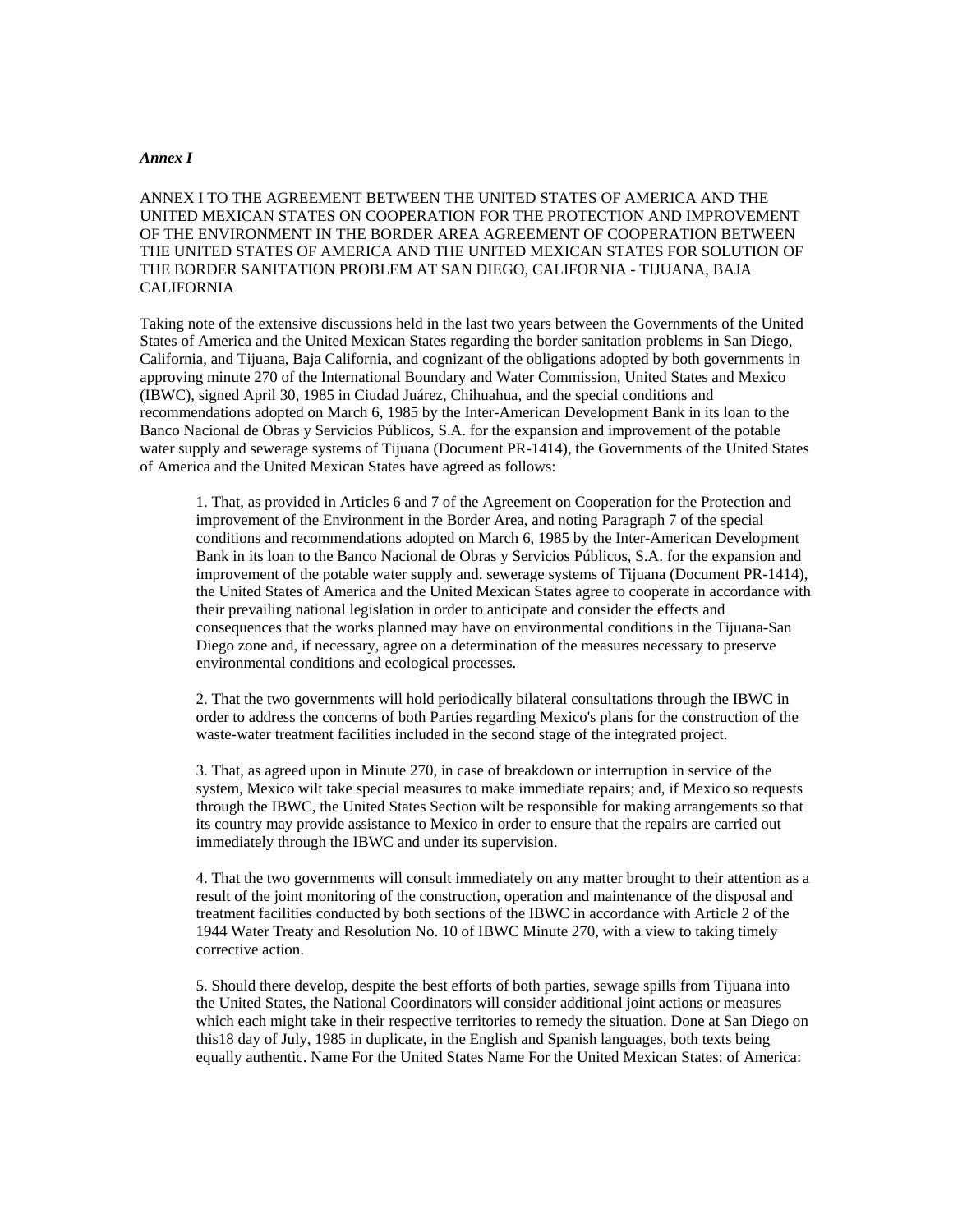## *Annex II*

ANNEX lI TO THE AGREEMENT BETWEEN THE UNITED STATES OF AMERICA AND THE UNITED MEXICAN STATES ON COOPERATION FOR THE PROTECTION AND IMPROVEMENT OF THE ENVIRONMENT IN THE BORDER AREA AGREEMENT OF COOPERATION BETWEEN THE UNITED STATES OF AMERICA AND THE UNITED MEXICAN STATES REGARDING POLLUTION OF THE ENVIRONMENT ALONG THE INLAND INTERNATIONAL BOUNDARY BY DISCHARGES OF HAZARDOUS SUBSTANCES The Government of the United States Of America and the Government of the United Mexican States; In recognition of Article 3 of the Agreement between the United States of America and the United Mexican States on Cooperation for the Protection and Improvement of the Environment in the Border Area; Aware of the importance of preserving the environment along the joint inland international boundary; Recognizing that pollution by hazardous substances causes or may cause damage to the environment along the joint inland boundary and may constitute a threat to the public health and welfare; Have agreed as follows:

ARTICLE I For the purpose of this Agreement: (a) "A polluting incident" means a discharge or the threat of a discharge of any hazardous substance on one side of the inland international boundary of a magnitude which causes, or threatens to cause, imminent and substantial adverse effects on the public health, welfare, or the environment. (b) "Environment" means the atmosphere, land, and surface and ground water, including the natural resources therein, such as fish, wildlife, forests, crop and rangeland, rivers, streams, aquifers and all other components of the ecosystem. (c) "Hazardous substances" means elements and compounds which if discharged present or may present an imminent and substantial danger to the public health, welfare or the environment according to the laws of each party and the determination of the Joint Response Team (JRT.). The JRT and its responsibilities are defined in Appendix II. (d) "Border area along the joint inland international boundary" means the non-maritime area which is the area situated 100 km on either side of the inland international boundary.

ARTICLE II The Parties agree to establish the "United States-Mexico Joint Contingency Plan" (hereafter, "The Plan") regarding polluting incidents of the border area along the joint inland international boundary of discharges of hazardous substances. The object of the Plan is to provide cooperative measures to deal effectively with polluting incidents.

ARTICLE III The Parties, consistent with their means, commit themselves to the development of response plans designed to permit detection of the existence or the imminent possibility of the occurrence of polluting incidents, within their respective areas and to provide adequate response measures to eliminate to the extent possible the threat posed by such incidents and to minimize any adverse effects on the environment and the public health and welfare.

ARTICLE IV The coordinating authority for the Plan for the United States of America is the United States Environmental Protection Agency. The coordinating authority for the Plan for the United Mexican States is the Secretaría de Desarrollo Urbano y Ecología.

ARTICLE V The Parties will consult and exchange up-to-date information under the Plan.

ARTICLE VI A joint response with respect to a polluting incident will be implemented upon agreement of the Parties in accordance with the plan. When a joint response is implemented, the measures necessary to respond to the polluting incident will also be determined by agreement of the Parties in accordance with the Plan.

ARTICLE VII Nothing in this Agreement shall be construed to prejudice other existing or future Agreements concluded between the two Parties, or affect the rights and obligations of the Parties under international agreements to which they are a party. Nothing in this Agreement shall prejudice or otherwise affect the functions entrusted to the International Boundary and Water Commission, in accordance with the Water Treaty of 1944.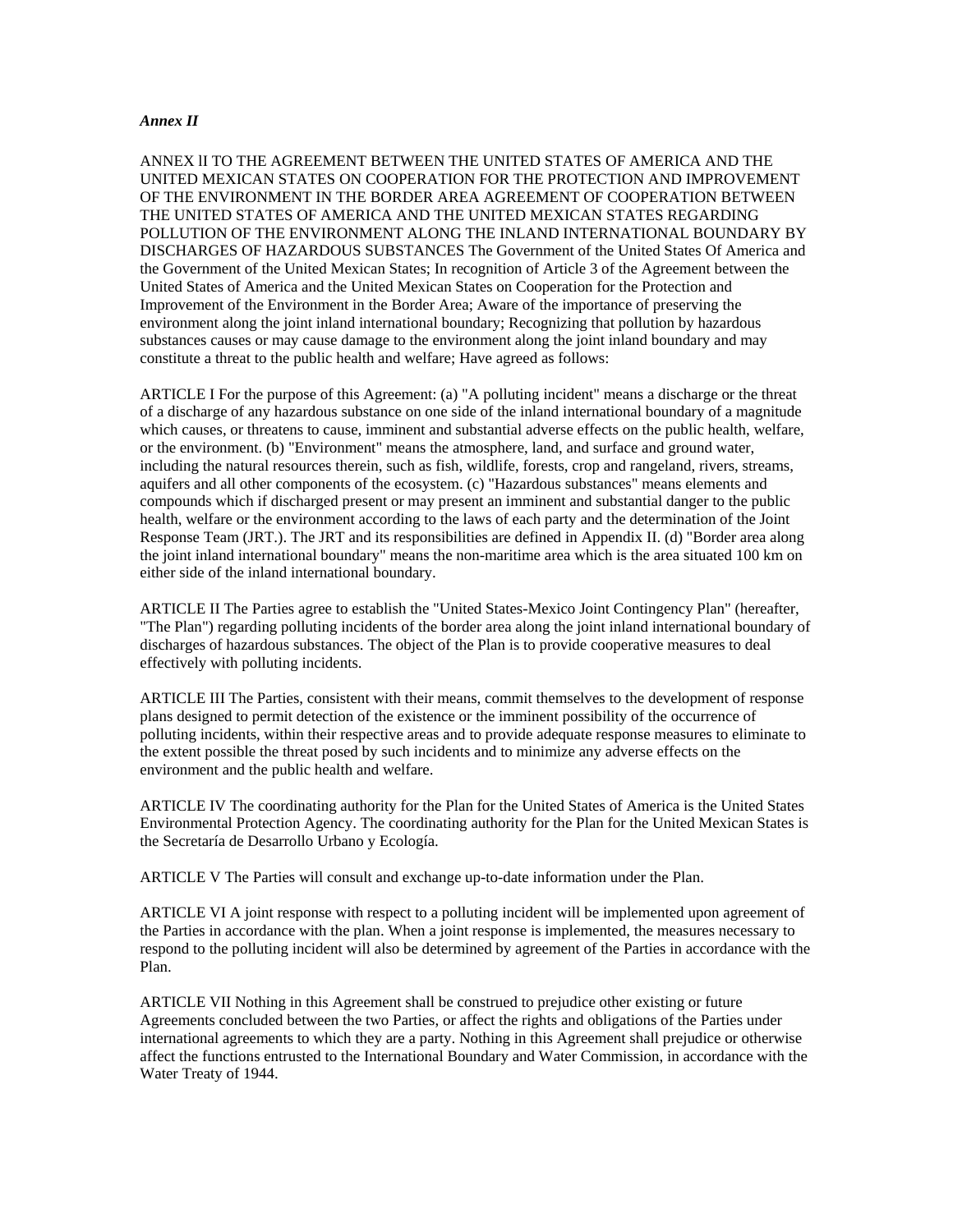ARTICLE VIII The Parties may, through an exchange of notes, add technical Appendices to this Agreement, or amend existing Appendices. The Appendices to this Agreement and any additional agreed Appendices shall form an integral part of the Agreement.

ARTICLE IX Pursuant to this Agreement, the Parties may conclude specific arrangements for the solution of common problems in the border area.

ARTICLE X The National Coordinators shall be responsible for the development of an implementation schedule and putting the Plan into effect.

## ARTICLE XI

(1) This Agreement shall enter into force upon the date of an exchange of notes informing each Party that the other Party has completed its necessary internal procedures.

(2) The present Agreement shall remain in force indefinitely unless one of the Parties notifies the other, through diplomatic channels, of its desire to denounce it, in which case the Agreement will terminate six months after the date of such written notification. Unless otherwise agreed, such termination shall not affect the validity of any arrangements made under this Agreement. Done at San Diego on this 18 day of July, 1985 in duplicate, in the English and Spanish languages, both texts being equally authentic. Name For the United States of America: Name For the United Mexican States:

# JOINT CONTINGENCY PLAN APPENDIX I

1. On-scene Coordinator

1.1. An soon as the Agreement enters into force each Party will designate, without waiting for a polluting incident to occur, officials responsible for exercising in its territory the functions and responsibilities described in section 1.2. Said officials will have the title of "On-Scene Coordinator (OSC). Each Party will also designate officials who will have advisory and liaison functions. Said officials will have the title of "Advisory and Liaison Coordinator" (ALC). Each Party will divide its territory into areas and will designate OSCs and ALCs for each of those areas.

1.2 The functions and responsibilities of the On-Scene Coordinator will be:

(a) To coordinate and direct measures related to the detection of polluting incidents;

(b) To coordinate and direct response measures;

(c) To authorize the use of dispersants and other chemical products in accordance with their respective laws and national policy, provided that such use:

> (I) prevents or substantially reduces the risk to human life and health or the risk of fire;

(ii) prevents or reduces a threat to the environment; or

(iii) appears to be the most effective method to reduce the overall adverse effects of the polluting incident.

(d) To determine the facts concerning the polluting incident, including the nature, quantity and location of the pollutant the direction and probable time of travel of the pollutant; the available resources and those required and the potential impacts on public health an welfare and on the environment; (e) To determine priorities and to decide when to initiate a joint response in accordance with this Agreement;

(f) To notify immediately the two Chairmen of the Joint Response Team (JRT) (see Appendix II) about every polluting incident which has occurred, or which is in imminent danger of occurring, which in the judgment of the OSC may require the initiation of a joint response.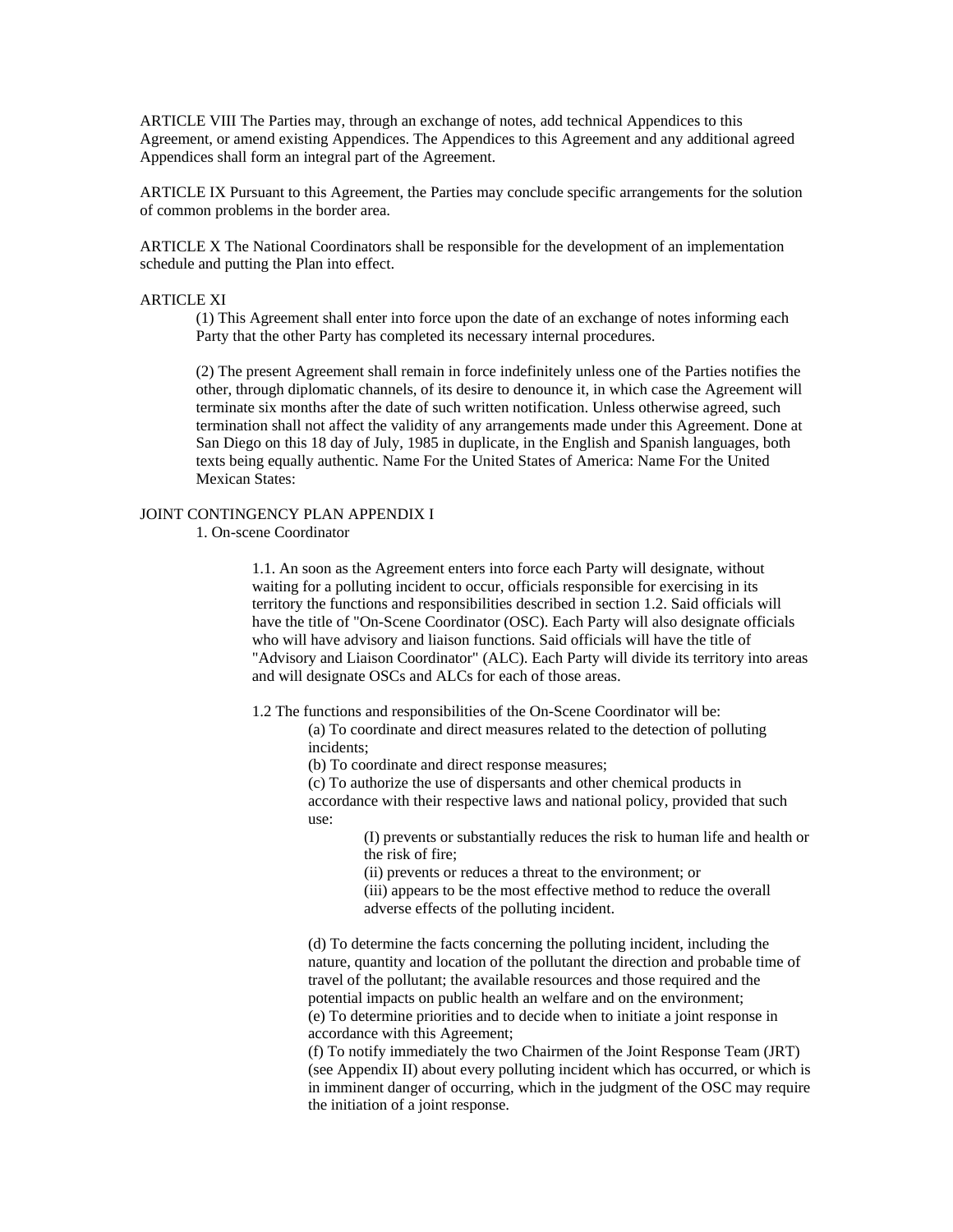(g) To recommend to the Chairman of the JRT of his country that he formally propose to the Chairman of the JRT of the other Party the initiation of the joint response envisaged in Article VI, for a specific pollution incident;

(h) To make detailed situation reports to the Joint Response Team (JRT) described in Appendix II about all aspects of the polluting incident and of the response operation.

(I) To keep a journal of the events occurring during the polluting incident which will be available to the JRT.

(j) To recommend to the Co-Chairmen of the JRT, after consultation with the ALC, the termination of a joint response action;

(k) To prepare and submit to the JRT, with the advice of the ALC, a final report on each polluting incident, which includes any recommendation for the handling of future incidents;

1.3 If response action is required in the territories of both Parties, the OSC's of both Parties will coordinate the measures to be adopted through the collaboration of both ALC's.

1.4 In accordance with national legislation and as soon as the Agreement enters into force, special customs, immigration and other necessary authorization mechanisms will be sought by each Party.

# APPENDIX II

2. Joint Response Team (JRT)

2.1. As soon as the Agreement enters into force, the coordinating authorities of each party will designate, without waiting for a polluting incident to occur, its members on the JRT and will communicate its designations to the other Party.

2.2 The United States coordinating authorities will designate the U.S. Co-Chairman of the JRT. The Mexican coordinating authorities will designate the Mexican Co-Chairman of the JRT.

2.3 When the JRT meets in the United States of America, the U.S. Co-Chairman will preside. When the JRT meets in Mexico, the Mexican Co-Chairman will preside.

2.4 As soon as the U.S. and Mexican sections of the JRT are designated, the Co-Chairmen jointly will call a first meeting to begin developing procedures for a carrying out of a joint response to a polluting incident. The JRT will meet as many times, both in periodic planning meetings and in emergency meetings, as may be decided by the Co-Chairmen.

2.5 Upon being notified of a polluting incident the Co-Chairman of the JRT will immediately acknowledge receipt of the notification. They will consult and may decide to formally propose to their respective National Coordinators the initiation of the joint response. If the National Coordinators decide to initiate a joint response, the U.S. National Coordinator shall immediately notify its decision to the United States Department of state and the Mexican National Coordinator shall immediately notify its decision to the Mexican Secretariat of Foreign Relations. Each Party shall promptly notify the other through diplomatic channels whether it agrees to initiate a Joint response.

2.6 When the two Parties have agreed to initiate a joint response to a polluting incident, the functions and responsibilities of the JRT will be the following: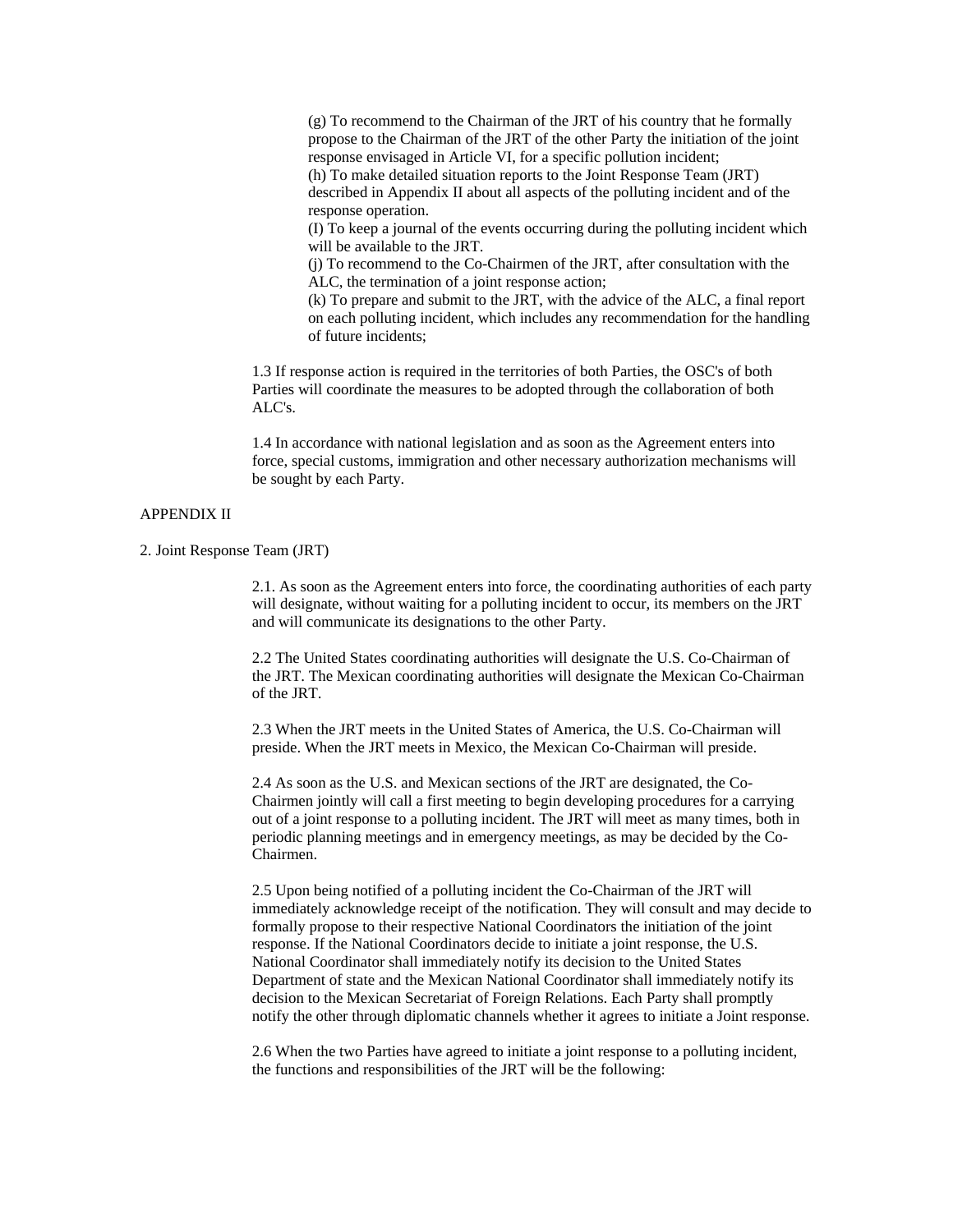(a) Based on the OSC's initial notification, advise the OSC under Appendix I, paragraph 1.2, about measures needed to respond to the incident and what resources under Appendix I, are available to carry out those measures. (b) To evaluate and make recommendations concerning the measures taken by the OSC.

(c) To provide continuing advice to the OSC.

(d) To consider the journal and reports of the OSC and recommend to the National Coordinators improvements needed in the Plan.

(e) Based on the reports of the OSC, to assess the possible impacts of though polluting incident and to recommend measures necessary to mitigate the adverse effects of such incident.

(f) To take measures to coordinate and use to the maximum the resources which agencies or persons of the United States of America, or of the United Mexican States, or of a third party can contribute.

2.7. The JRT wilt make decisions by the agreement of the Co-Chairmen.

2.8. Upon the recommendation of the OSC and the ALC to terminate the joint response, the Co-Chairmen shall consult with the National Coordinators and the joint response may be terminated by mutual agreement. The U.S. National Coordinator shall immediately notify the decision to the U.S. Department of State and the Mexican National Coordinator to the Mexican Secretariat of Foreign Relations.

#### *Annex III*

ANNEX III TO THE AGREEMENT BETWEEN THE UNITED STATES OF AMERICA AND THE UNITED MEXICAN STATES ON COOPERATION FOR THE PROTECTION AND IMPROVEMENT OF THE ENVIRONMENT IN THE BORDER AREA AGREEMENT OF COOPERATION BETWEEN THE UNITED STATES OF AMERICA AND THE UNITED MEXICAN STATES REGARDING THE TRANSBOUNDARY SHIPMENTS OF HAZARDOUS WASTES AND HAZARDOUS SUBSTANCES PREAMBLE The Government of the United States of America ("the United States'), and the Government of the United Mexican States ("Mexico") ("the Parties"), Recognizing that health and environmental damage may result from improper activities associated with hazardous waste; Realizing the potential risks to public health, property and the environment associated with hazardous substances; Seeking to ensure that activities associated with the transboundary shipment of hazardous waste are conducted so as to reduce or prevent the risks to public health, property and environmental quality, by effectively cooperating in regard to their export and import; Seeking also to safeguard the quality of public health, property and environment from unreasonable risks by effectively regulating the export and import of hazardous substances; Considering that transboundary shipments of hazardous waste and hazardous substances between the Parties, if carried out illegally and thus without the supervision and control of the competent authorities, or if improperly managed could endanger the public health, property and environment, particularly in the United States/Mexico border area; Recognizing that the close trading relationship and the long common border between the Parties make it necessary to cooperate regarding transboundary shipments of hazardous waste and hazardous substances without unreasonably affecting the trade of goods and services; Reaffirming Principle 21 of the 1972 Declaration of the United Nations Conference on the Human Environment, adopted at Stockholm, which provides that States have, in accordance with the Charter of the United Nations and the principles of international law, the sovereign right to exploit their own resources pursuant to their own environmental policies and the responsibility to ensure that activities within their jurisdiction or control do not cause damage to the environment of other States or of areas beyond the limits of national jurisdiction; Recognizing that Article 3 of the Agreement between the Parties on Cooperation for the Protection and Improvement of the Environment in the Border Area of 1983 provides that the Parties may conclude specific arrangements for the solution of common problems in the border area as annexes to that Agreement; Have agreed as follows: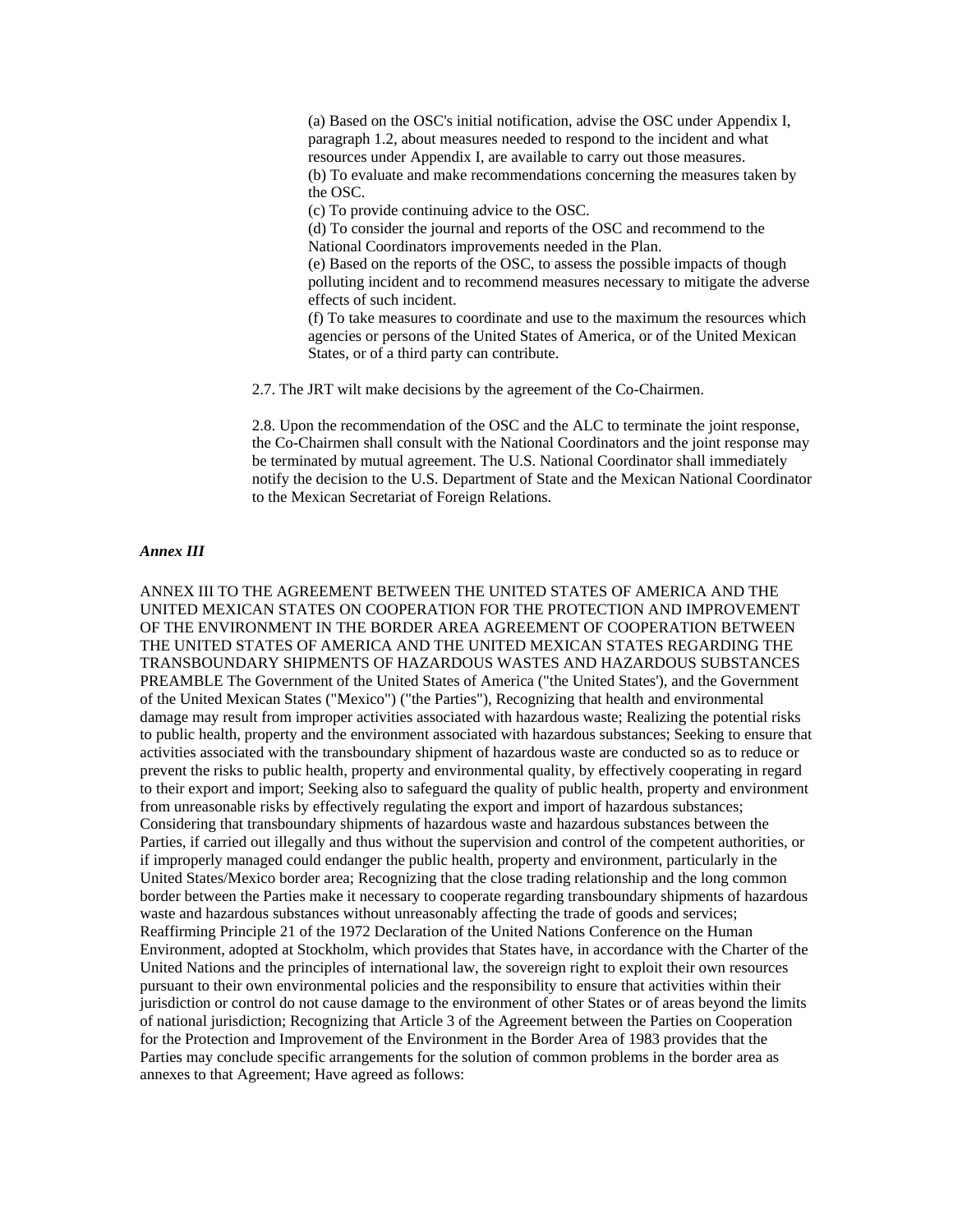## ARTICLE I Definitions

1. "Designated Authority" means, in the case of the United States, the Environmental Protection Agency and, in the case of Mexico, the Secretariat of Urban Development and Ecology through the Subsecretariat of Ecology.

2. "Hazardous waste" means any waste, as designated or defined by the applicable designated authority pursuant to national policies, laws or regulations, which if improperly dealt with in activities associated with them, may result in health or environmental damage.

3. "Hazardous substance" means any substance, as designated or defined by the applicable national policies, laws or regulations, including pesticides or chemicals, which when improperly dealt with in activities associated with them, may produce harmful effects to public health, property or the environment, and is banned or severely restricted by the applicable designated authority.

4. "Activities" associated with hazardous waste or hazardous substances means, as applicable, their handling, transportation, treatment, recycling, storage, application, distribution, reuse or other utilization.

5. "Country of export" means the Party from which the transboundary movement of hazardous waste or hazardous substances is to be initiated.

6. "Country of Import" means the Party to which the hazardous waste or hazardous substances are to be sent. This does not include "transit", as meaning transport of hazardous waste or hazardous substances through the territory of a Party without being imported through its Customs under applicable laws and regulations.

7. "Consignee" means the facility in the country of import which will ultimately receive the hazardous waste or hazardous substances.

8. "Exporter" means the physical or juridical person, whether public or private, acting on his behalf or as a contractor or subcontractor expressly or implicitly defined as exporter under the national laws and regulations of the country of export which specifically govern hazardous waste or hazardous substances.

9. "Banned or severely restricted" means final regulatory action, as designated or defined by the applicable designated authority, pursuant to national policies, laws or regulations.

a) Prohibiting, cancelling or suspending all or virtually all registered uses of a pesticide for human health or environmental reasons.

b) Prohibiting or severely limiting the manufacture, processing, distribution or use of a chemical for human health or environmental reasons.

#### ARTICLE II General Obligations

1. Transboundary shipments of hazardous waste and hazardous substances across the common border of the Parties shall be governed by the terms of this Annex and their domestic laws and regulations.

2. Each Party shall ensure, to the extent practicable, that its domestic laws and regulations are enforced with respect to transboundary shipments of hazardous waste and hazardous substances, and other substances as the Parties may mutually agree through appendices to this Annex, that pose dangers to public health, property and the environment.

3. Each Party shall cooperate in monitoring and spot-checking transboundary shipments across the common border of hazardous waste and hazardous substances to ensure, to the extent practicable, that such shipments conform to the requirements of this Annex and its national laws and regulations. To this effect, a program of cooperation in this area should be concluded through an Appendix to this Annex, including the exchange of information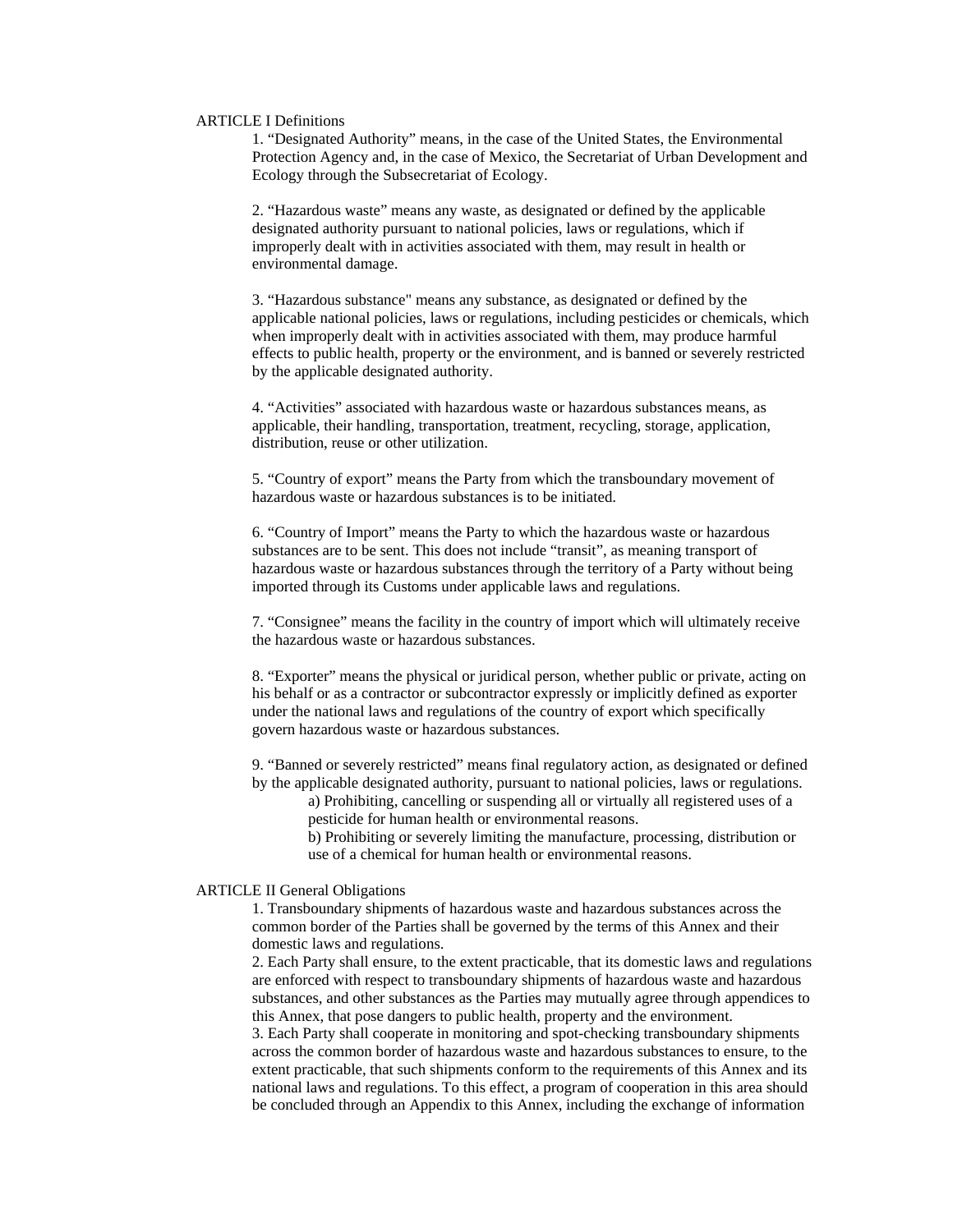resulting from the monitoring and spot-checking of transboundary shipments which may be useful to the other Party.

HAZARDOUS WASTE ARTICLE III Notification to the Importing Country

1. The designated authority of the country of export shall notify the designated authority of the country of import of transboundary shipments of hazardous waste for which the consent of the country of import is required under the laws or regulations of the country of export, with a copy of the notification simultaneously sent through diplomatic channels.

2. The notification referred to in paragraph 1 of this Article shall be given at least 45 days in advance of the planned date of export and may cover an individual shipment or a series of shipments extending over a twelve-month or lesser period and shall contain the following information for each shipment:

a) The exporter's name, address, telephone number, identification number and other relevant data required in the country of export.

b) By consignee, for each hazardous waste type:

I) A description of the hazardous waste to be exported, as identified by the waste identification number(s) and the shipping description(s) required in the country of export.

ii) The estimated frequency or rate at which such waste is to be exported and the period time over which such waste is to be exported. iii) The estimated total quantity of the hazardous waste in units as specified by the manifest or documents required in the country of export.

iv) The point of entry into the country of import.

v) The means of transportation, including the mode of transportation and the type of container involved.

vi) A description of the treatment or storage to which the waste will be subjected in the country of import.

vii) The name and site address of the consignee.

3. In order to facilitate compliance with the requirements of the importing country for the exporter to provide information and documents additional to those described in paragraph 2 of this Article, the designated authority of the exporting country will cooperate by making such requirements for information and documents known to the exporter. To that end, the country of import may list such additional required information and documents in appendices to this Annex.

4. The designated authority of the country of import shall have 45 days from the date of acknowledgement of receipt of the notification provided in paragraph 1 of this Article within which to respond to such notification, indicating its consent, with or without conditions, or its objection to the export.

5. The country of import shall have the right to amend the terms of the proposed shipment contained in the notification in order to give its consent.

6. The consent of the country of import provided pursuant to paragraphs 4 and 5 of this Article, may be withdrawn or modified at any time, pursuant to the national policies, laws or regulations of the country of import.

7. Whenever the designated authority of a country of export requires notification of or is otherwise aware of a transboundary shipment that will be transported through the territory of the other Party, it shall, in accordance with its national laws and regulations, notify that Party.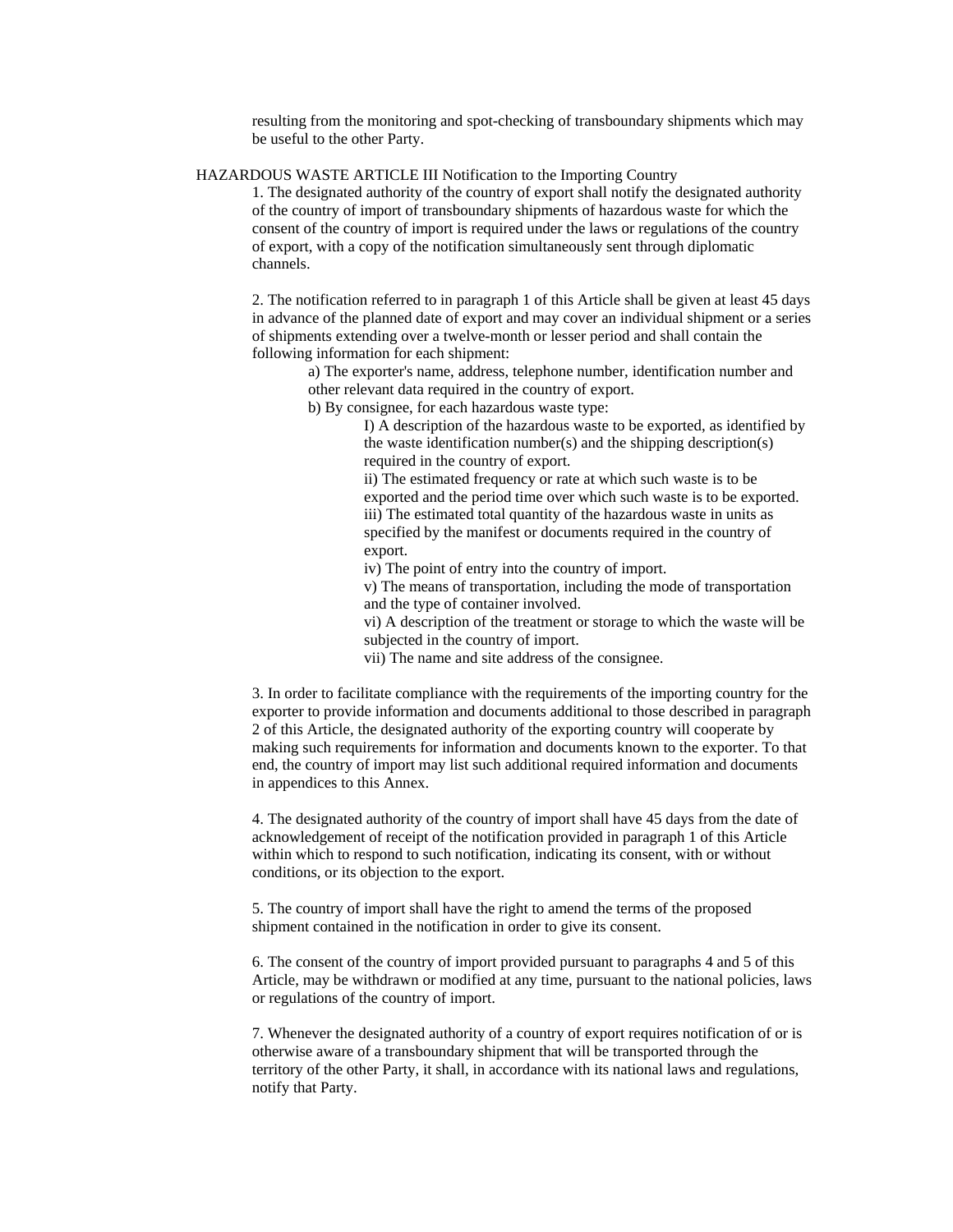ARTICLE IV Readmission of Exports The country of export shall readmit any shipment of hazardous waste that may be returned for any reason by the country of import.

## HAZARDOUS SUBSTANCES ARTICLE V Notification of Regulatory Actions

1. When a Party has banned or severely restricted a pesticide or chemical, its designated authority shall notify the designated authority of the other Party that such action has been taken either directly or through an appropriate intergovernmental organization.

2. The notice referred to in paragraph 1 of this Article shall contain the following information, if available:

> (a) the name of the pesticide or chemical that is the object of the regulatory action;

(b) a concise summary of the regulatory action taken, including the timetable for any further actions that are planned. If the regulatory action bans or restricts certain uses but allows other uses, such information should be included; (c) a concise summary of the reason for the regulatory action, including an indication of the potential risks to human health or the environment that are the grounds for the action;

(d) information concerning registered pesticides or substitute chemicals that could be used in lieu of the banned or severely restricted pesticide or chemical; (e) the name and address of the contact point to which a request for further information should be addressed.

#### ARTICLE VI Notification of Exports

1. If the country of export becomes aware that an export of a hazardous substance to the country of import is occurring, the designated authority of the country of export shall notify the designated authority of the country of import.

2. The purpose of such notice shall be to remind the country of import of the notification regarding regulatory action provided pursuant to Article 5 and to alert it to the fact that the export is occurring.

3. The notice referred to in paragraph 1 of this ArticIe shall contain the following information, if available:

(a) the name of the exported hazardous substance;

(b) for banned or severely restricted chemicals, approximate date(s) of the export;

(c) a copy of, or reference to, the information provided at the time of the notification of the regulatory action;

(d) name and address of the contact point for further information.

## ARTICLE VII Timing of the Notifications

1. Notification of regulatory actions, required pursuant to Article 5, shall be transmitted as soon as practicable after the regulatory action has been taken, and in any event not later than 90 days following the taking of such action.

2. When a Party has banned or severely restricted chemicals or pesticides prior to the entry into force of this Annex, its designated authority shall provide an inventory of such prior regulatory actions to the designated authority of the other Party.

3. Notification of exports required pursuant to Article 6, shall be provided at the time the first export of a hazardous substance is occurring to the Country of import following the regulatory action and should recur at the time of the first export of the hazardous substance each subsequent year to that country.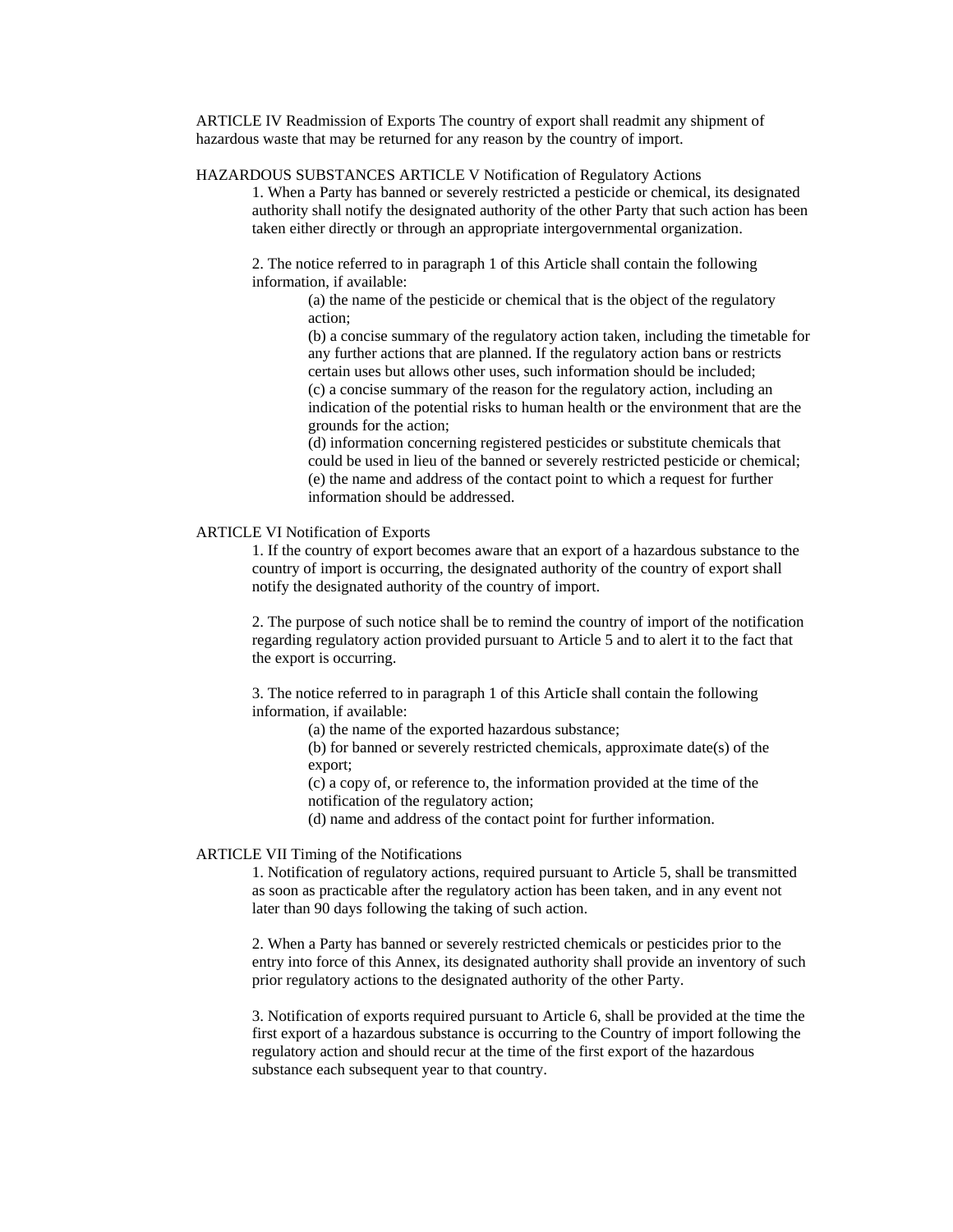4. When the hazardous substance being exported has been banned or severely restricted prior to the entry into force of this Annex, the first export following the regulatory action shall be considered to be the first export following the provision of the inventory referred to in paragraph 2 of this Article.

ARTICLE VIII Compliance with Requirements in the Importing Country In order to facilitate compliance with the requirements in the importing country for the import of hazardous substances, the designated authority of the country of export will cooperate by making such requirements, including expected information and documents, known to the exporter. To that end, the country of import may list such requirements, information and documents in appendices to this Annex.

ARTICLE IX Readmission of Exports The country of export shall readmit any shipment of hazardous substances that was not lawfully imported into the country of import.

## GENERAL PROVISIONS ARTICLE X Additional Arrangements

1. The Parties shall consider and, as appropriate, establish additional arrangements to mitigate or avoid adverse effects on health, property and the environment from improper activities associated with hazardous waste and hazardous substances. Such arrangements may include the sharing of research data as well as the definition of criteria regarding imminent and substantial endangerment and emergency responses, and may be included in appendices to this Annex.

2. The Parties shall consult regarding experience with transboundary shipments of hazardous wastes and hazardous substances and, as problems are identified in the special circumstances of the United States-Mexico border relationship may include through appendices to this Annex, additional cooperation and mutual obligations aimed at achieving when necessary a more stringent control of transboundary shipments, such as provisions to bring uniformity in those relating to both hazardous wastes and hazardous substances regarding compulsory notification to and consent by the importing country for each transboundary shipment, as may become permitted by new national laws and regulations adopted by the Parties.

ARTICLE XI Hazardous Waste Generated From Raw materials Admitted In-Bond Hazardous waste generated in the processes of economic production, manufacturing, processing or repair, for which raw materials were utilized and temporarily admitted, shall continue to be readmitted by the country of origin of the raw materials in accordance with applicable national policies, laws and regulations.

#### ARTICLE XII Information Exchange and Assistance

1. The Parties shall, to the extent practicable, provide to each other, mutual assistance designed to increase the capability of each Party to enforce its laws applicable to transboundary shipments of hazardous waste or hazardous substances and to take appropriate action with respect to violators of its laws.

(a) Such assistance may generally include:

- (I) the exchange of information;
	- (ii) the provision of documents, records and reports;

(iii) the facilitating of on-site visits to treatment, storage, or disposal facilities;

(iv) assistance provided or required pursuant to any international

agreements or treaties in force with respect to the Parties, or pursuant to

any arrangement or practice that might otherwise be applicable;

(v) emergency notification of hazardous situations; and

(vi) other forms of assistance mutually agreed upon by the Parties. (b) Save in exceptional circumstances, requests for assistance made pursuant to this Article shall be submitted in writing and translated into the language of the requested State.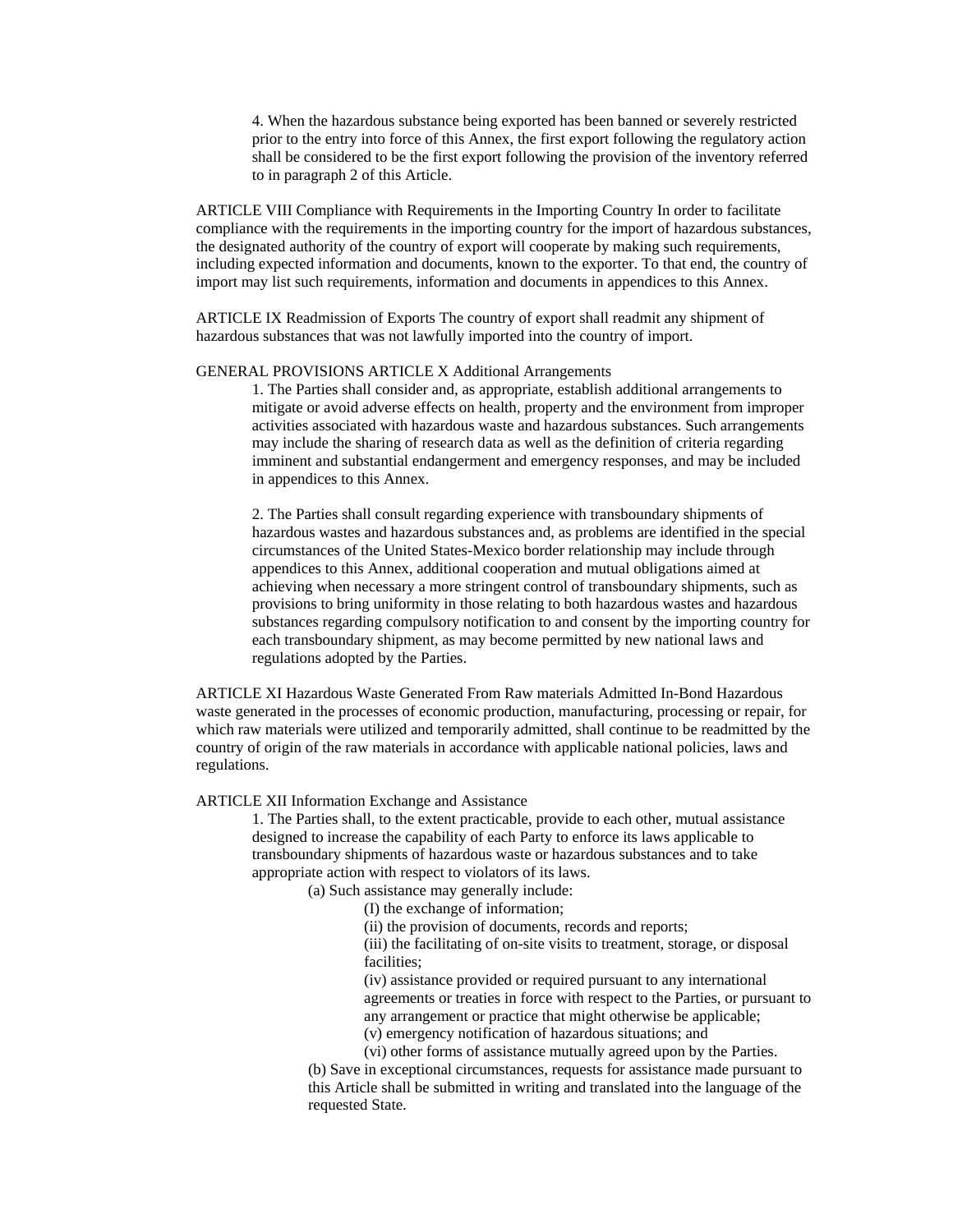(c) The requested State shall provide the requesting State with copies of publicly available records of government departments and agencies in the requested State.

(d) The requested State may provide any record or information in the possession of a government office or agency, but not publicly available, to the same extent and under the same conditions as it would be available to its own administrative, law enforcement, or judicial authorities.

2. The Parties may establish in an appendix to this Annex a cooperative program relating to the exchange of scientific, technical, and other information for purposes of the development of their own respective regulatory mechanisms controlling hazardous waste and hazardous substances

ARTICLE XIII Protection of Confidential Information The Parties shall adopt procedures to protect the confidentiality of proprietary or sensitive information conveyed pursuant to this Annex, when such procedures do not already exist.

#### ARTICLE XIV Damages

1. The country of import may require, as a condition of entry, that any transboundary shipment of hazardous waste or hazardous substances be covered by insurance, bond or other appropriate and effective guarantee.

2. Whenever a transboundary shipment of hazardous waste or hazardous substances is carried out in violation of this Annex, of the national laws and regulations of the Parties, or of the conditions to which the authorization for import was subject, or whenever the hazardous waste or hazardous substances produce damages to public health, property or the environment in the country of import, the competent authorities of the country of export shall take all practicable measures and initiate and carry out all pertinent legal actions that they are legally competent to undertake, so that when applicable in accordance with its national laws and regulations the physical or juridical persons involved:

> a) return the hazardous waste or hazardous substances to the country of export; b) return in as much as practicable the status quo ante of the affected ecosystem; c) repair, through compensation, the damages caused to persons, property or the environment. The country of import shall also take, for the same purposes, all practicable measures and initiate and carry out all pertinent legal actions that its authorities are legally competent to undertake.

The country of export shall report to the country of import all measures and legal actions undertaken in the framework of this paragraph, and shall cooperate with the country of import, on the basis of this Annex or of other bilateral treaties and agreements in force between the Parties, and to the extent permitted by its national laws and regulations, to seek in its courts the satisfaction of those matters covered in subparagraphs a) to c) of this paragraph.

3. The provisions of this Annex shall not be deemed to abridge or prejudice the Parties' national laws concerning transboundary shipments, or liability or compensation for damages resulting from activities associated with hazardous waste and hazardous substances.

#### ARTICLE XV Effect On Other Instruments

1. Nothing in this Annex shall be construed to prejudice other existing or future agreements concluded between the Parties, or affect the rights or obligations of the Parties under international agreements to which they are Party.

2. The provisions of this Annex shall, in particular not be deemed to prejudice or otherwise affect the functions entrusted to the International Boundary and Water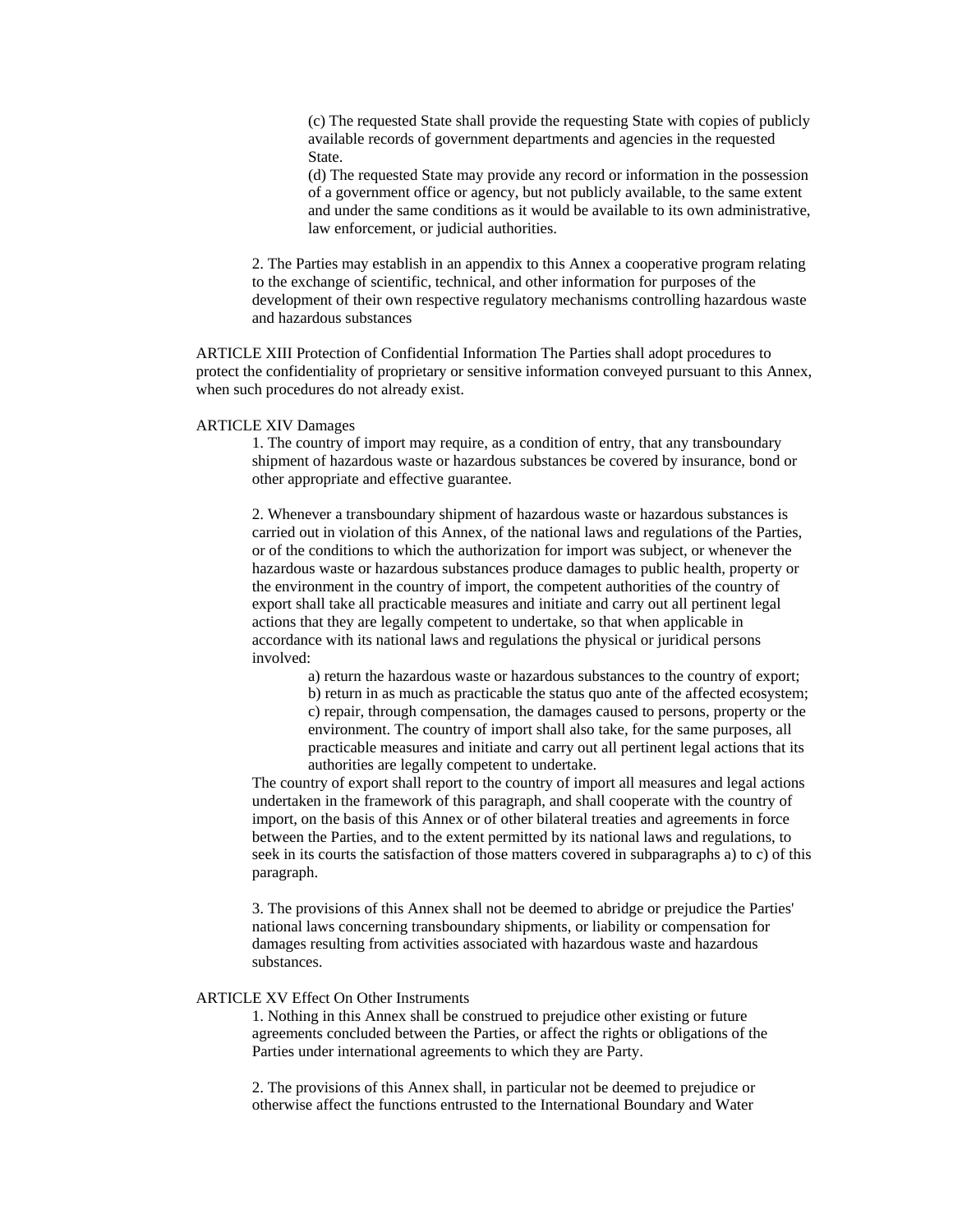Commission, in accordance with the 1944 Treaty on the Utilization of Waters of the Colorado and Tijuana Rivers and of the Rio Grande.

ARTICLE XVI Appendices Any appendices to this Annex may be added through an exchange of diplomatic notes and shall form an integral part of this Annex.

ARTICLE XVII Amendment This Annex, and any appendices added hereto, may be amended by mutual agreement of the Parties through an exchange of diplomatic notes.

ARTICLE XVIII Review The Parties shall meet at least every two years from the date of entry into force of this Annex, at a time and place to be mutually agreed upon, in order to review the effectiveness of its implementation and to agree on whatever individual and joint measures are necessary to improve such effectiveness.

ARTICLE XIX Entry into Force This Annex shall enter into force upon an exchange of diplomatic notes between the Parties stating that each Party has completed its necessary internal procedures.

Article XX Termination This Annex shall remain in force indefinitely, unless one of the Parties notifies the other in writing through diplomatic channels of its desire to terminate it, in which case the Annex shall terminate six months after the date of such written notification. Unless otherwise agreed, such termination shall not affect the validity of any agreements made under this Annex.

IN WITNESS WHEREOF the undersigned, being duly authorized by their respective Governments, have signed this Annex. DONE at Washington, in duplicate, this twelfth day of November, 1986 in the English and Spanish languages, both texts being equally authentic. Names FOR THE GOVERNMENT OF THE UNITED STATES OF AMERICA: Names FOR THE GOVERNMENT OF THE UNITED MEXICAN STATES:

#### *Annex IV*

ANNEX IV TO THE AGREEMENT BETWEEN THE UNITED STATES OF AMERICA AND THE UNITED MEXICAN STATES ON COOPERATION FOR THE PROTECTION AND IMPROVEMENT OF THE ENVIRONMENT IN THE BORDER AREA AGREEMENT OF COOPERATION BETWEEN THE UNITED STATES OF AMERICA AND THE UNITED MEXICAN STATES REGARDING TRANSBOUNDARY AIR POLLUTION CAUSED BY COPPER SMELTERS ALONG THEIR COMMON BORDER P R E A M B L E The Government of the United States of America ("the United States"), and the Government of the United Mexican States ("Mexico'), ("the Parties"), Recognizing public concern for health and environmental damage resulting from air pollution caused by copper smelters along their common border; Taking note that such public concern led to consultations between the Parties in the framework of their Agreement on Cooperation for the Protection and Improvement of the Environment in the Border Area of 1983 ("the 1983 Agreement"); Taking note also with satisfaction that such consultations led to the taking by each of the Parties, in their respective territories, of measures which will yield an improvement of the air quality in the border area; Recognizing that the decision in the United States to close the Phelps Dodge copper smelter in Douglas, Arizona, by January 15, 1987, will constitute a significant contribution to the protection of the environment in the border area; Recognizing also that the efforts already in progress in Mexico to establish a high efficiency plant for the processing of sulphur dioxide to sulphuric acid, in the Mexicana de Cobre La Caridad copper smelter in Nacozari, Sonora, by June 1, 1988, will constitute a significant contribution to the protection of the environment in the border area; Considering the importance for the Parties to ensure the implementation of the above described measures, as well as the need to contemplate the adoption of other measures to further protect and improve air quality from activities by copper smelters in the border area; Reaffirming Principle 21 of the 1972 Declaration of the United Nations Conference on the Human Environment, adopted at Stockholm, which provides that States have, in accordance with the Charter of the United Nations and the principles of international law, the sovereign right to exploit their own resources pursuant to their own environmental policies and the responsibility to ensure that activities within their jurisdiction or control do not cause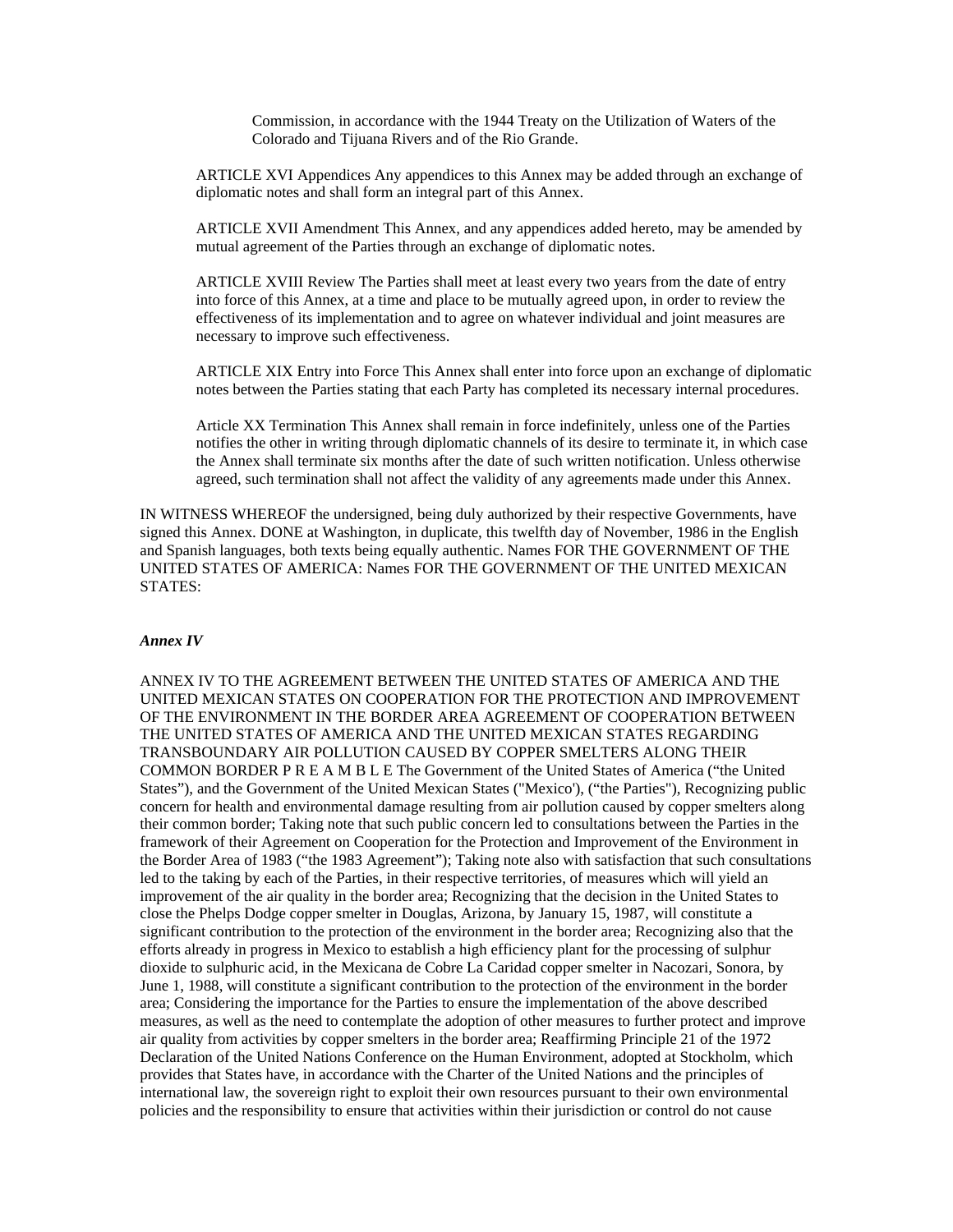damage to the environment of other States or of areas beyond the limits of national jurisdiction; Desirous to cooperate effectively to protect public health and welfare from the effects of air pollution caused by copper smelters in the border area; and Recalling that Article 3 of the 1983 Agreement provides that the Parties may conclude specific arrangements for the solution of common problems in the border area as annexes to that Agreement, Have agreed as follows:

ARTICLE I Emissions Reduction Measures

1. The United States undertakes to ensure that in the event that the Phelps Dodge copper smelter in Douglas, Arizona, recommences smelting after January 15, 1987, or that any other copper smelter is established in its side of the border area in the future, such smelter will be subject upon commencement of smelting operations to the taking of effective measures necessary to ensure that sulphur dioxide emissions shall not exceed .065 percent by volume during any six-hour period.

2. In the United States other existing copper smelters in its side of the border area, whether currently operating or not, will continue to be subject to effective control measures necessary to protect the environment from sulphur dioxide emissions, as provided by applicable state and federal law.

3. Mexico undertakes to ensure that operations of the Mexicana de Cobre la Caridad copper smelter in Nacozari, Sonora, after 1 June 1988, or the establishment of any other copper smelter in its side of the border area in the future, will upon commencement of operations be subject to the taking of effective measures necessary to ensure that sulphur dioxide emissions shall not exceed .065 percent by volume during any six-hour period. Until that date, the Nacozari smelter will continue operating at a maximum average sulphur dioxide emissions limit that does not exceed any ambient concentration up to 0.13 parts per million during any twenty-four hour period.

4. Mexico undertakes to ensure that any future expansion of the smelting capacity of the Compania Minera de Cananea copper. smelter in Cananea, Sonora, will be subject, at the time of commencement of such expanded operations, to the taking of effective measures to ensure that sulphur dioxide emissions shall not exceed .065 percent by volume during any six-hour period.

5. For the purpose of determining compliance with the .065 emissions limitation established in this Annex,

> a) Six-hour average sulphur dioxide concentrations shall be, calculated and recorded daily for the four consecutive six-hour periods of each operating day, beginning at 12 a.m.

> b) Each six-hour period shall be contiguous one-hour average sulphur dioxide concentrations.

> c) One-hour average emissions concentrations shall be computed from four or more data points equally spaced over each one-hour period.

6. The Parties shall endeavor to take, subject to the availability of resources, any other appropriate interim emissions reduction measures intended to protect public health and welfare from air pollution caused by copper smelters in the border area.

ARTICLE II Emissions Monitoring, Recordkeeping and Reporting Systems

1. Any copper smelter that, in accordance with this Annex, will be required to comply with the emissions limitation of .065 percent by volume during any sixhour period, shall install, operate and maintain continuous emissions monitoring, recordkeeping and reporting systems, on the following bases:

a) For the purpose of monitoring emissions of sulphur dioxide, the monitoring system shall he installed, calibrated and maintained by the owner or operator of any copper smelter to which this Article applies,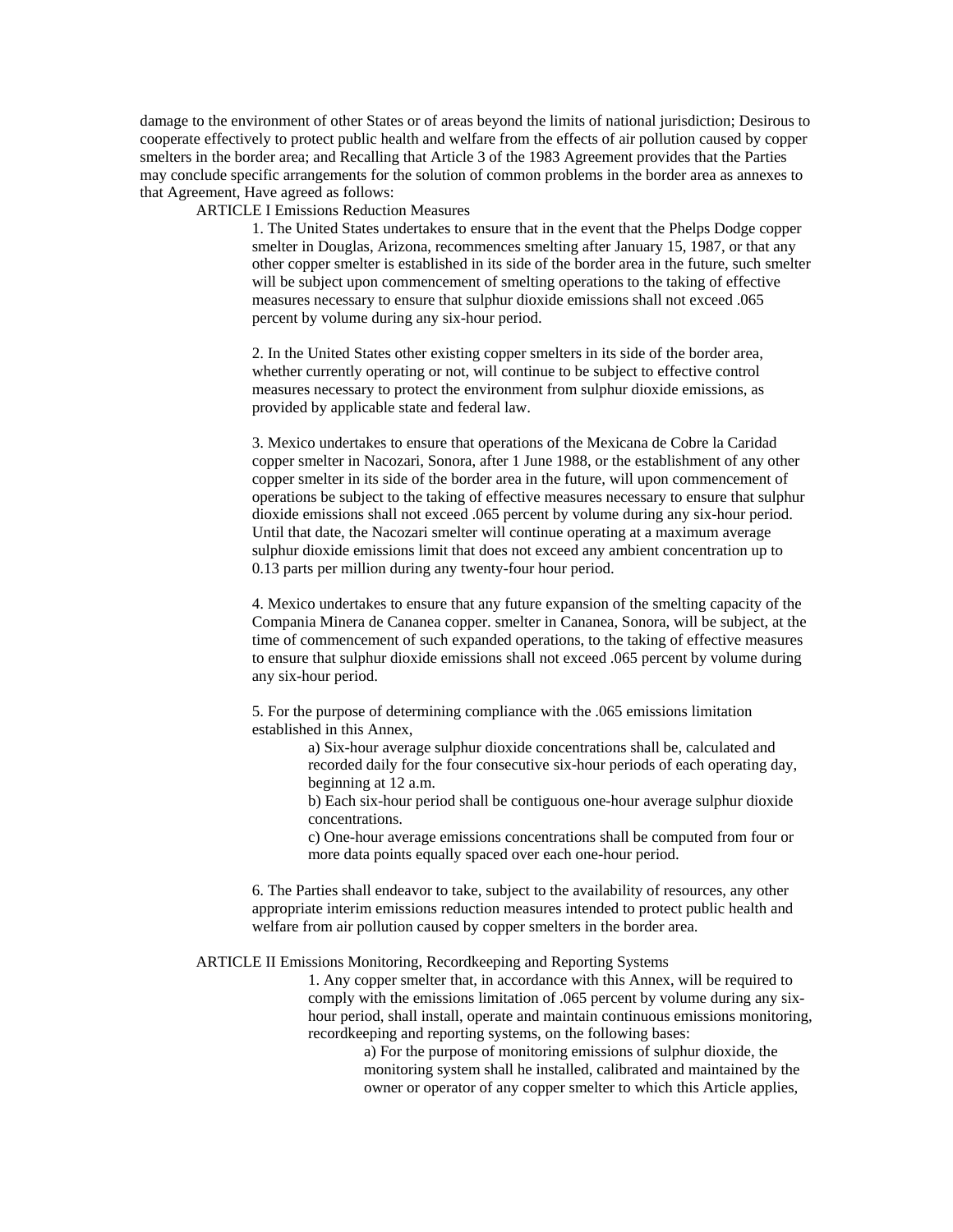with zero and span checks to be performed daily and a quality assurance program.

b) For the purpose of recordkeeping, all records of emissions shall be kept for two years following the dates of such emissions, and:

> i) other information to be kept on file may include continuous monitoring system, monitoring device and performance testing measurements, all continuous monitoring system or monitoring device calibration checks adjustments or maintenance performed on these systems or devices, and all other information that the competent national authority may require be kept.

ii) the smelter owner or operator shall be required to keep a monthly record of the total smelter charge.

iii) The copper smelter owner or operator shall be required to submit to the competent national authority, on a quarterly basis, written reports of sulphur dioxide emissions that exceed .065 percent by volume during any six-hour period as well as the following information: The magnitude of any emissions which exceed .065 percent by volume during any six-hour period, and the date and time of commencement and completion of each time period of these emissions. - Specific identification of each six-hour period in which emissions exceed .065 percent by volume during startup, shutdown or malfunctions of the smelter, the nature and cause of any malfunction, if known, and the corrective actions taken. The date, time, and duration of each period during which the continuous monitoring system was inoperative, except for zero and span checks, and the nature of the system repairs or adjustments.

2. The emissions monitoring, recordkeeping and reporting systems referred to in paragraph 1 of this Article, are aimed at availing each Party with adequate information to enable it to undertake whatever practicable measures are regarded as appropriate, or to enable the Parties to cooperate to that end, and in no way shall such resulting information be interpreted so as to alter the commitments of the Parties specified in Article I of this Annex or in any of its other provisions.

3. The Parties shall consult in order to find effective means of cooperation, to ensure the most immediate means for the prompt and full implementation of the provisions in this Article.

ARTICLE III Atmospheric Monitoring Facilities The Parties shall continue to consult concerning their existing atmospheric monitoring facilities located in the border area, and will continue to cooperate to enhance effective monitoring.

## ARTICLE IV Working Group of Technical Experts

1. The Parties confirm the binational body established by the First Annual Meeting of National Coordinators, in the spirit of Article 11 of the 1983 Agreement, of technical experts known as the U.S.-Mexico Air Quality working Group ("Working Group"). The working Group shall be co-chaired by officials who shall be appointed by and report to the United States and Mexican Coordinators ("National Coordinators") as provided for under Article 8 of the 1983 Agreement. The Working Group shall meet on a regular basis and shall include participation, as appropriate or necessary, of state and local officials from both countries.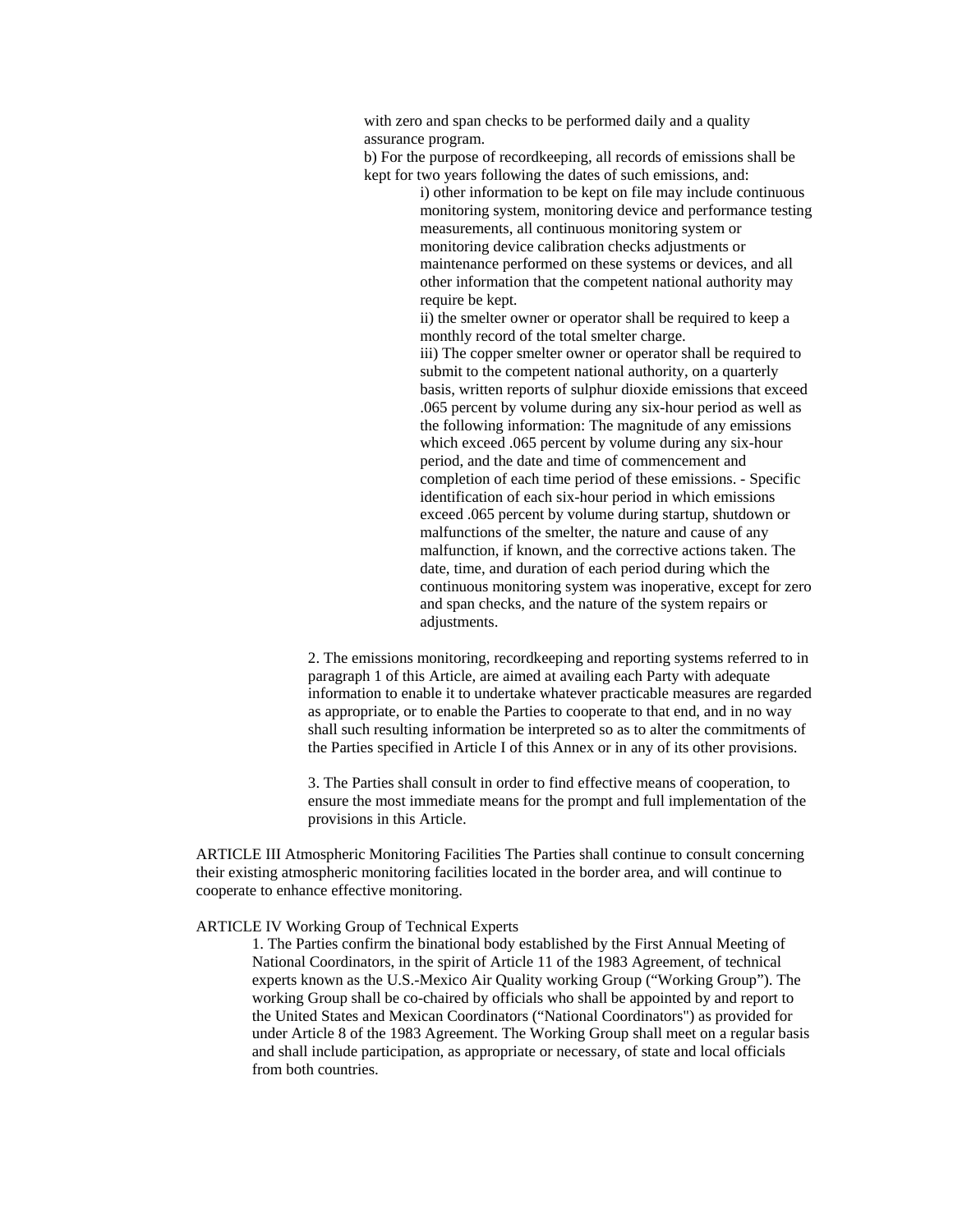2. The Working Group shall meet at least once every six months to review progress in abating smelter pollution in the border area, as contemplated by this Annex and, if necessary, to make findings on additional corrective measures for recommendation to the National Coordinators. The Working Group shall submit all its recommendations and its evaluation of the Parties' compliance with the terms of this Annex in a bi-annual report to the National Coordinators. The National Coordinators shall, by mutual agreement, implement such recommendations as they deem appropriate.

3. The National Coordinators shall forward all Working Group reports to the respective Foreign Ministries in each country, namely, the Department of State, in the case of the United States, and the Secretariat of External Relations, in the case of Mexico, and shall recommend, taking into account Working Group reports, such additional action as may be needed to further the purposes of this Annex.

4. The Parties shall, consistent with their respective domestic legislation and regulations, exchange information and data on copper smelters in their respective border states, and also ensure that the Working Group is provided with complete information, including atmospheric and emissions monitoring data in the border area and other information either existing or which may become available as a result of this Annex.

ARTICLE V Legislative Authority The Parties will promote legislative authority, as may be necessary, to provide for the abatement of transboundary air pollution caused by copper smelters. The Parties shall continue to consult with respect to these matters.

#### ARTICLE VI Effect on Other Instruments

1. Nothing in this Annex shall be construed to prejudice other existing or future agreements concluded between the Parties, or affect the rights or obligations of the Parties under international agreements to which they are Party.

2. The provisions of this Annex shall, in particular, not be deemed to prejudice or otherwise affect the functions entrusted to the International Boundary and Water Commission, in accordance with the 1944 Treaty on the Utilization of Waters of the Colorado and Tijuana Rivers and of the Rio Grande.

ARTICLE VII Appendices Any appendices to this Annex may be added through an exchange of diplomatic notes and shall form an integral part of this Annex.

ARTICLE VIII Amendment This Annex, and any appendices added hereto, may be amended by mutual agreement of the Parties through an exchange of diplomatic notes.

ARTICLE IX Review The Parties shall meet at least every two years from the date of entry into force of this Annex, at a time and place to he mutually agreed upon, in order to review the effectiveness of its implementation and to agree on whatever individual and joint measures are necessary to improve such effectiveness.

ARTICLE X Entry into Force This Annex shall enter into force upon an exchange of diplomatic notes between the Parties stating that each Party has completed its necessary internal procedures.

ARTICLE XI Termination This Annex shall remain in force indefinitely, unless one of the Parties notifies the other in writing through diplomatic channels of its desire to terminate it, in which case the Annex shall terminate six months after the date of such written notification. Unless otherwise agreed, such termination shall not affect the validity of any agreements made under this Annex.

IN WITNESS WHEREOF the undersigned, being duly authorized by their respective Governments, have signed this Annex. DONE at Washington, in duplicate, this twenty-ninth day of January, 1987, in the English and Spanish languages, both texts being equally authentic. NAME FOR THE GOVERNMENT OF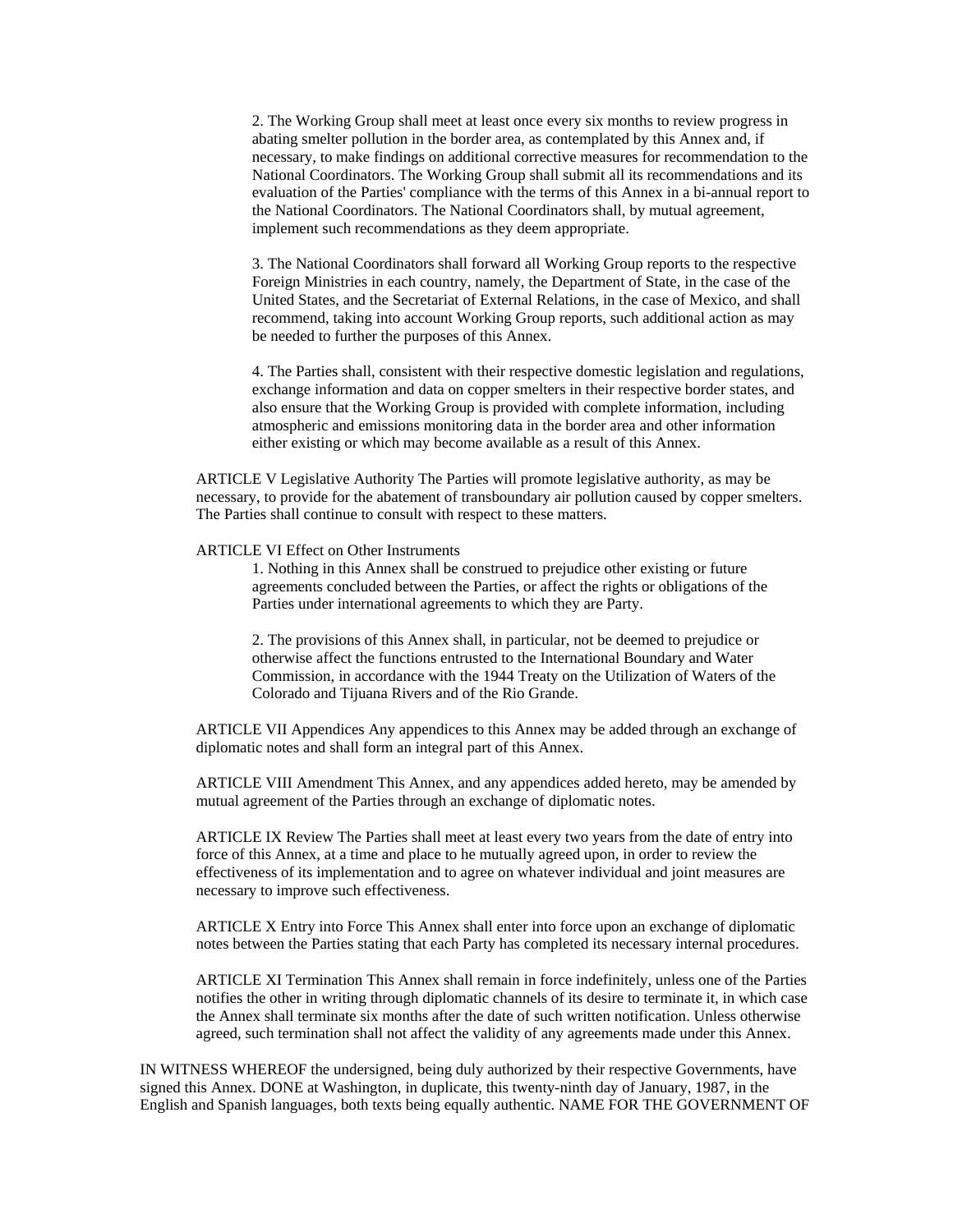# THE UNITED STATES OF AMERICA: NAME FOR THE GOVERNMENT OF THE UNITED MEXICAN STATES:

#### *Annex V*

ANNEX V TO THE AGREEMENT BETWEEN THE GOVERNMENT OF THE UNITED STATES OF AMERICA AND THE GOVERNMENT OF THE UNITED MEXICAN STATES ON COOPERATION FOR THE PROTECTION AND IMPROVEMENT OF THE ENVIRONMENT IN THE BORDER AREA AGREEMENT OF COOPERATION BETWEEN THE GOVERNMENT OF THE UNITED STATES OF AMERICA AND THE GOVERNMENT OF THE UNITED MEXICAN STATES REGARDING INTERNATIONAL TRANSPORT OF URBAN AIR POLLUTION The Government of the United States of America ("the United States") and the Government of the United Mexican States ("Mexico") ("the Parties"), Recognizing that health and environmental damage may result from emissions of air pollutants in urban areas; Realizing that the transport of air pollutants occurs from border cities of the United States to border cities of Mexico and from border cities of Mexico to border cities of the United States; Seeking to ascertain the magnitude of such air pollutant transport and the physical mechanisms facilitating this transport; Realizing that certain adjacent areas in the United States and in Mexico fail to meet their countries' respective ambient air quality standards for various pollutants; Seeking to ensure a reduction in air pollution concentrations for the benefit of their citizens living in urban areas along the United States-Mexico border; Reaffirming Principle 21 of the 1972 Declaration of the United Nations Conference on the Human Environment, adopted at Stockholm, which provides that States have, in accordance with the Charter of the United Nations and the principles of international law, the sovereign right to exploit their own resources pursuant to their own environmental policies and the responsibility to ensure that activities within their jurisdiction or control do not cause damage to the environment of other States or areas beyond the limits of national jurisdiction; Recognizing that Article 3 of the Agreement between the Parties on Cooperation for the Protection and Improvement of the Environment in the Border Area of 1983 ("the 1983 Agreement") provides that the Parties may conclude specific arrangements for the solution of common problems in the border areas as annexes to that Agreement, Have agreed an follows:

# ARTICLE I DEFINITIONS

1. "Study area" means each specific geographic area of urban air pollution concern which the Parties agree to subject to the requirements of this Annex, as listed in the appendices to this Annex.

2. "Selected pollutants" means those air contaminants chosen by the Parties for each "study area", as listed in the appendices to this Annex.

3. "Major stationary source" means any stationary source with emissions greater than 97 metric tons (100 tons) per year for which there is a specific air pollution control standard in force, any other source with emissions greater than 243 metric tons (250 tons) per year, and any other stationary source which the Parties mutually so designate for the purposes of this Annex.

4. "Air pollution control standards" means technologically-achievable limits for controls on air pollution emissions from stationary sources (e.g., New Source Performance Standards and Limites de Emision para Fuentes Nuevas).

5. "Ambient air quality standards" means critical ambient levels of air pollutants (e.g., the National Ambient Air Quality Standards and la Norma Mexicana de Calidad del Aire). 6. "Mobile sources" means automotive, bus or truck vehicles, off-road vehicles, waterborne vessels, and aircraft.

7. "Area sources" means all emitters of air contaminants other than major stationary sources and mobile sources.

8. "Industrial classification" means a system of classifying various industrial activities by organizing them into comparable types (e.g., the Standard Industrial Classification (SIC) Code and el Sistema Nacional de Informacion de Fuentes Fijas (SNIFF)).

9. "Emission point type" means the small-scale source of pollutant release, namely stack, fugitive, volume, or line.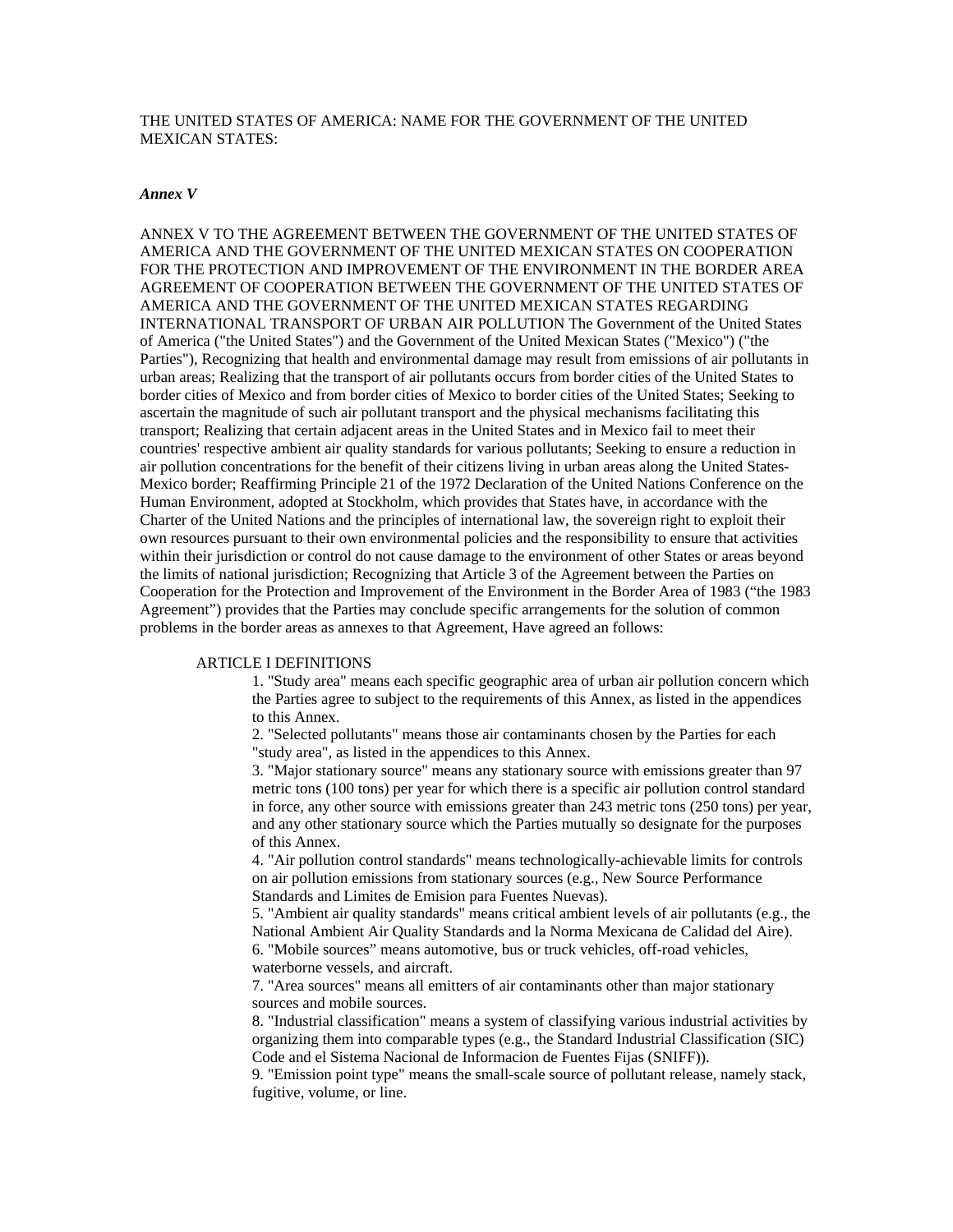## ARTICLE II GENERAL OBLIGATIONS

1. For each study area, the Parties shall detail in their respective territory the magnitude of emissions of selected pollutants and the name, type, and location of each source of pollution, if it is a major stationary source,

2. For each study area, the Parties shall identify in their respective territory the nature and magnitude of control requirements, if any, for each major stationary source needed to conform to the air pollution control standards applicable to that source type and shall identify relatively simple and quickly initiated controls and/or changes in management practice to reduce air pollution from each major stationary source not meeting applicable air pollution control standards.

3. For each study area, the Parties shall estimate in their respective territory the emissions of the selected pollutants due to the activities of all mobile and area sources.

4. The Parties shall issue a joint report incorporating their findings under (1), (2), and (3) above within six months of making such findings.

5. Each Party shall, in its territory, perform ambient monitoring of common selected pollutants and meteorological parameters in each study area in such a way as to ascertain the pollution concentrations arising from each separate urban area and those concentrations due to the interaction of pollutants originating from both urban areas. 6. Each Party shall issue reports at agreed-upon intervals of time, but not longer than

yearly intervals, detailing the results of monitoring carried out under (5) above. 7. Each Party shall, in its territory, perform monitoring to the extent necessary to successfully support the use of a state-of-the-art mathematical air modeling analysis. The

Parties shall perform the modeling analysis in order to assess accurately the effect of changes in emission levels from each source type within the study area on the ambient concentrations of the related pollutants within the study area.

8. Monitoring in each study area will continue for a period of two years from the commencement Of each study, at which Point the Parties will decide whether further monitoring is desired.

## ARTICLE III COMPILING AIR POLLUTION EMISSION INFORMATION AS OUTLINED INVENTORIES AND SOURCE IN ARTICLE II

1. For the Purposes Of Article II, each Party shall compile air Pollution emission inventories and source information with respect to its territory.

2. The emission inventories shall be based upon emission factors that are mutually acceptable to both Parties.

3. Each Party shall list the emissions of each major stationary source in its territory in mutually agreed-upon conventional units of measure with the source's address and industrial classification; for each separate emission point in the major stationary source, each Party shall list the emissions, latitude and longitude, emission point type, stack diameter, stack height, stack gas exit velocity, stack gas exit temperature, width, length, and height, where applicable. 4. Utilizing the information obtained under (2) and (3) above, each Party shall identify those major stationary sources in its territory that do not meet applicable air Pollution control standards for each selected pollutant. For all such sources, the Parties shall, based upon site visits and/or good engineering practice:

> (a) identify the type and extent of Pollution control equipment which would be required to bring each such source into conformity with applicable air pollution control standards for each selected pollutant; and (b) identify relatively simple and quickly initiated controls and/or changes in management practice to reduce air pollution from each such source.

The Parties shall also identify the approximate percentage of emissions reduction of each selected pollutant that would result from such controls and/or changes in management practice. Participants designated by one Party for agreed site visits in the territory of the other Party shall have the status of observers.

## ARTICLE IV PERFORMANCE OF MONITORING AND MODELING AS OUTLINED IN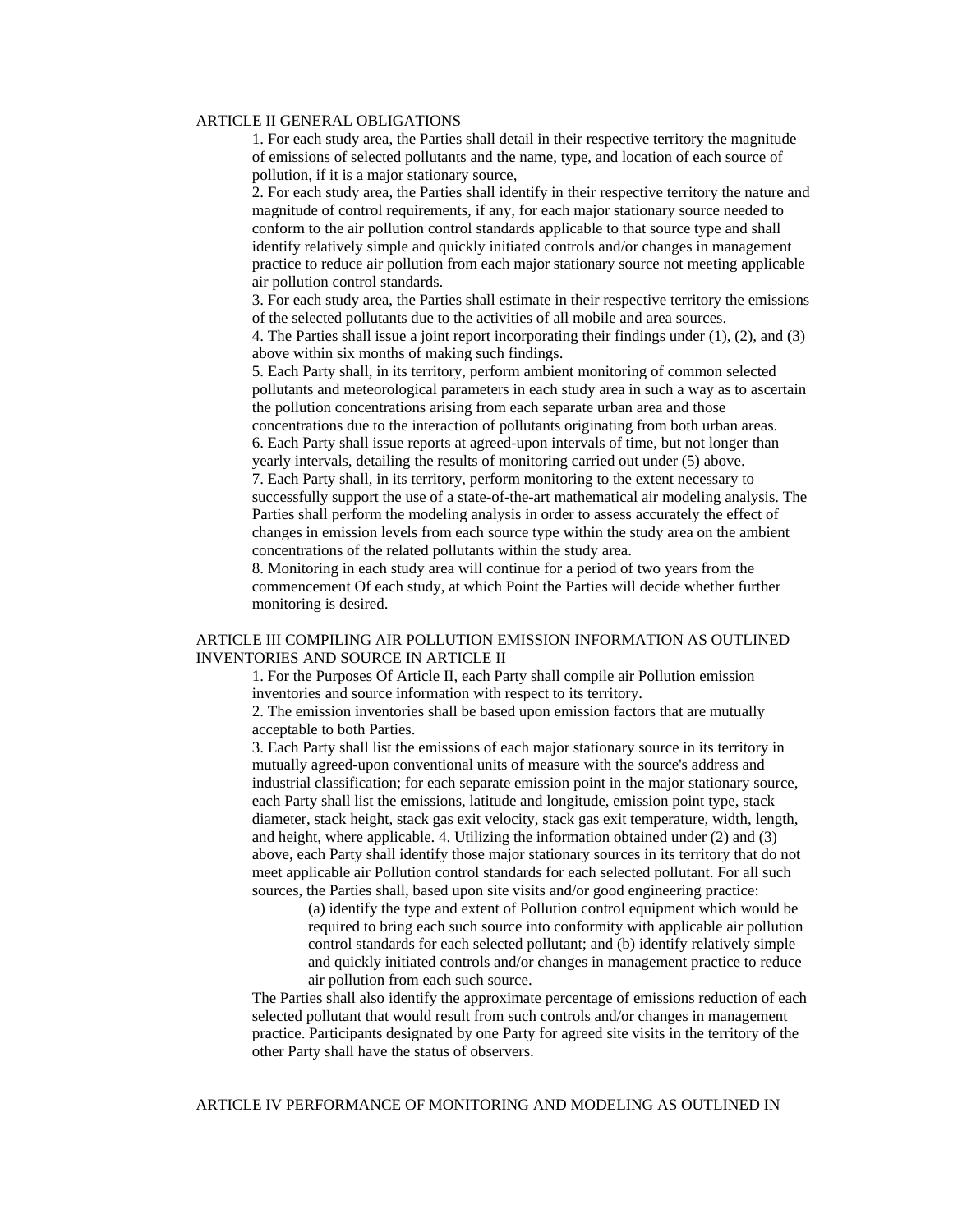## ARTICLE II

1. For the purposes of Article II, each Party shall perform the tasks related to monitoring and modeling with respect to its territory.

2. Each Party shall, in its territory, locate and operate monitors in each study area in numbers sufficient to fulfill the goals of this Annex to assess ambient concentrations of the selected pollutants.

3. Each Party shall, in its territory, locate and operate meteorological stations in numbers sufficient to fulfill the goals of this Annex; these stations shall monitor for the following parameters on a continuous basis: wind speed, wind direction, and temperature.

4. All details relating to the nature, number and placement of the monitoring devices used in (2) and (3) above shall be mutually agreed upon by the Parties. 5. Analysis associated with monitoring and quality assurance shall be conducted in a manner mutually agreed upon by the Parties.

6. The state-of-the-art mathematical modeling analysis shall be either a dispersion modeling analysis or a receptor modeling analysis or both, as mutually agreed upon by the Parties; supplementary analyses may be authorized by mutual consent of the Parties.

ARTICLE V HARMONIZATION OF STANDARDS In order to make more effective the implementation of this Annex, the Parties shall jointly explore ways to harmonize, as appropriate, their air pollution control standards and ambient air quality standards in accordance with their respective legal procedures.

ARTICLE VI PROTECTION OF CONFIDENTIAL INFORMATION The Parties shall adopt procedures to protect the confidentiality of proprietary or sensitive information conveyed pursuant to this Annex, when such procedures do not already exist.

ARTICLE VII EFFECT ON OTHER INSTRUMENTS Nothing in this Annex or its appendices shall be construed to prejudice other existing or future agreements concluded between the Parties, or affect the rights or obligations of the Parties under international agreements to which they are party.

ARTICLE VIII IMPLEMENTATION Implementation of this Annex is dependent upon the availability of sufficient funding.

ARTICLE IX APPENDICES Appendices to this Annex may be added through an exchange of diplomatic notes and shall form an integral part of this Annex.

ARTICLE X AMENDMENT This Annex, and any appendices added hereto, may be amended by mutual agreement of the Parties through an exchange of diplomatic notes.

ARTICLE XI REVIEW The National Coordinators under the 1983 Agreement or their designees shall meet at least every year from the date of entry into force of this Annex, at a time and place to be mutually agreed upon, in order to review the effectiveness of its implementation and to agree on whatever individual and joint measures are necessary to improve such effectiveness.

ARTICLE XII ENTRY INTO FORCE This Annex shall enter into force after signature when each Party has informed the other through diplomatic note that it has completed the internal procedures necessary for the Annex to enter into force.

ARTICLE XIII TERMINATION This Annex shall remain in force indefinitely, unless one of the Parties notifies the other in writing through diplomatic channels of its desire to terminate it, in which case the Annex shall terminate six months after the date of such written notification.

IN WITNESS WHEREOF the undersigned, being duly authorized by their respective Governments, have signed this Annex. Done at Washington, in duplicate, this third day of October, 1989 in the English and Spanish languages, both texts being equally authentic.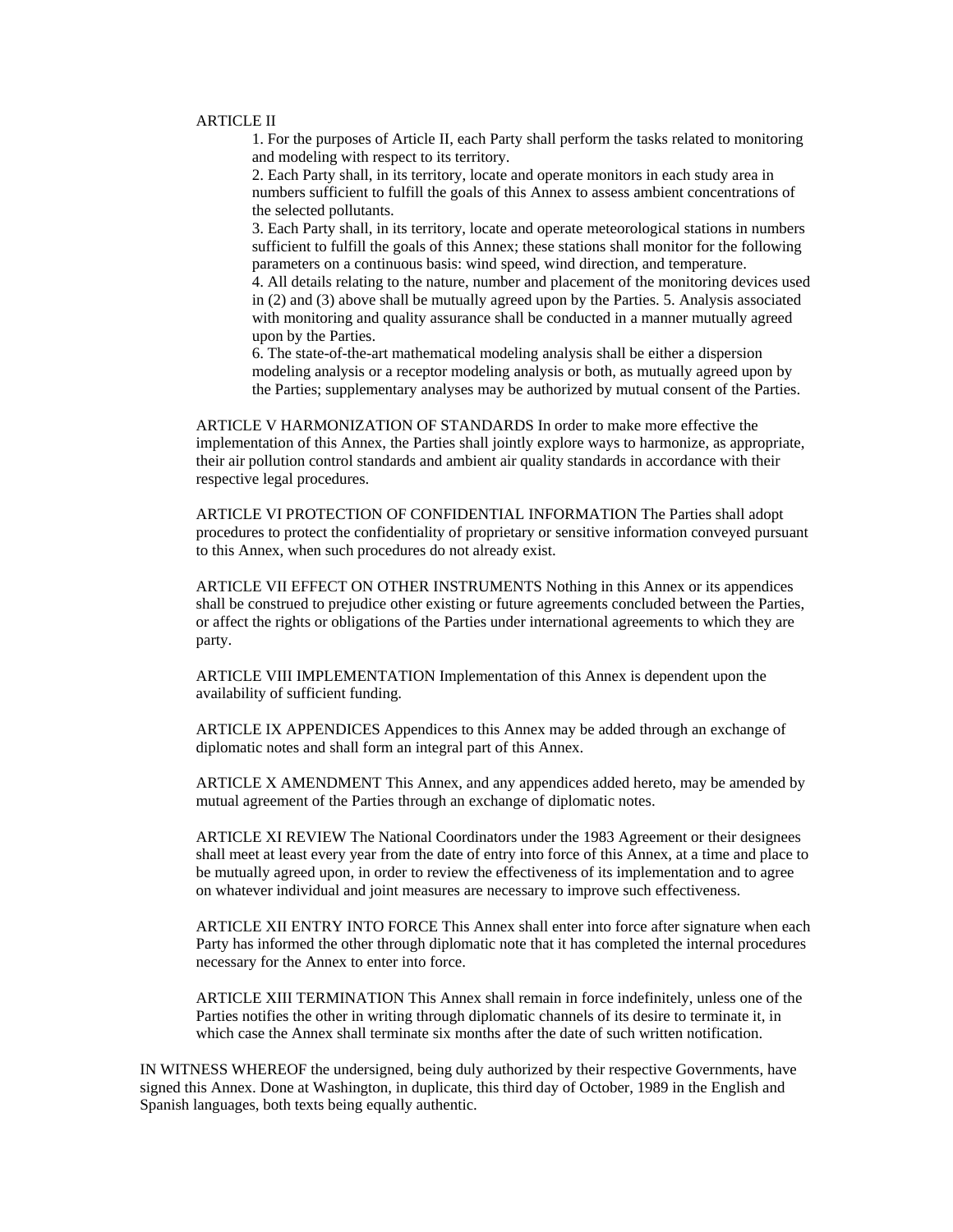FOR THE GOVERNMENT OF THE UNITED STATES OF AMERICA: FOR THE GOVERNMENT OF THE UNITED MEXICAN STATES: APPENDIX ANNEX V TO THE AGREEMENT BETWEEN THE GOVERNMENT OF THE UNITED STATES OF AMERICA AND THE GOVERNMENT OF THE UNITED MEXICAN STATES ON COOPERATION FOR THE PROTECTION AND IMPROVEMENT OF THE ENVIRONMENT IN THE BORDER AREA AGREEMENT OF COOPERATION BETWEEN THE GOVERNMENT OF THE UNITED STATES OF AMERICA AND THE GOVERNMENT OF THE UNITED MEXICAN STATES REGARDING INTERNATIONAL TRANSPORT OF URBAN AIR POLLUTION For the purposes of Annex V, the Parties agree to define Study Area "A" as: El Paso County, Texas; that part of the State of New Mexico that is both south of latitude 32 degrees 00 minutes North and east of longitude 106 degrees 40 minutes West; and that part of the State of Chihuahua that is both north of latitude 31 degrees 20 minutes North and east of longitude 106 degrees 40 minutes West. For Study Area "A', the Parties agree to define as selected pollutants the following: ozone, nitrogen oxides, non-methane hydrocarbons, carbon monoxide, sulfur dioxide, particulate matter, and lead. APPENDIX I ANNEX V TO THE AGREEMENT BETWEEN THE UNITES MEXICAN STATES AND THE UNITED STATES OF AMERICA ON THE COOPERATION FOR THE PROTECTION AND IMPROVEMENT OF THE ENVIRONMENT IN THE BORDER AREA AGREEMENT FOR COOPERATION BETWEEN THE UNITED MEXICAN STATES AND THE UNITED STATES OF AMERICA REGARDING INTERNATIONAL TRANSPORT OF URBAN AIR POLLUTION Recalling that in the preamble to Annex V the Parties affirm their intention to ensure a reduction in air pollution concentrations for the benefit of their citizens living in the urban areas along the United States-Mexico border; and Recognizing the importance of the participation of the local communities in carrying out the efforts to achieve this objective; The Parties, having decided to establish a Joint Advisory Committee for the Improvement of Air Quality (herinafter "The Committee") in the Ciudad Juarez, Chihuahua/El Paso, Texas/Doña Ana County, New Mexico Air Basin (hereinafter "air basin"), Have agreed as follows:

DEFINITION The air basin is defined as the geographic area that includes El Paso County, Texas, and those parts of Doña Ana County, New Mexico and the metropolitan are of Ciudad Juarez, Chihuahua that are within 100km of the border.

OBJECTIVE The Committee is established for the purpose of developing and presenting recommendations to the Air Work Group established under the La Paz Agreement regarding strategies for the prevention and control of air pollution in the air basin.

SCOPE OF ACTIVITIES The Committee may develop recommendations for the Air Work Group on:

a) The joint development of studies and analyses on air quality monitoring and modeling, and air pollution prevention and abatement strategies in the air basin;

b) Exchanges of information on air quality matters such as air quality data, air emissions data, and data on compliance with each Party's air standards;

c) Technical assistance programs, technology exchanges, and training in areas relevant to preventing and reducing air pollution in the air basin;

d) Environmental education and outreach programs for the general public relevant to preventing and reducing air pollution in the air basin;

e) Exploring strategies to prevent and reduce air pollution in the air basin, including recommendations on emissions trading and other economic incentives as well as improving the compatibility of air quality programs in the air basin; and f) Such other air quality improvement issues as the Committee may deem to be pertinent to the air basin and as may be recommended by the Parties.

The Parties will provide a guidance document to the Committee detailing more specific subject areas which the Committee should consider. This guidance document may be updated periodically by the Parties. The recommendations may include analyses of the estimated costs, and possible financial sources, to implement the recommendations. The recommendations may also address the availability of technology and training necessary for their implementation.